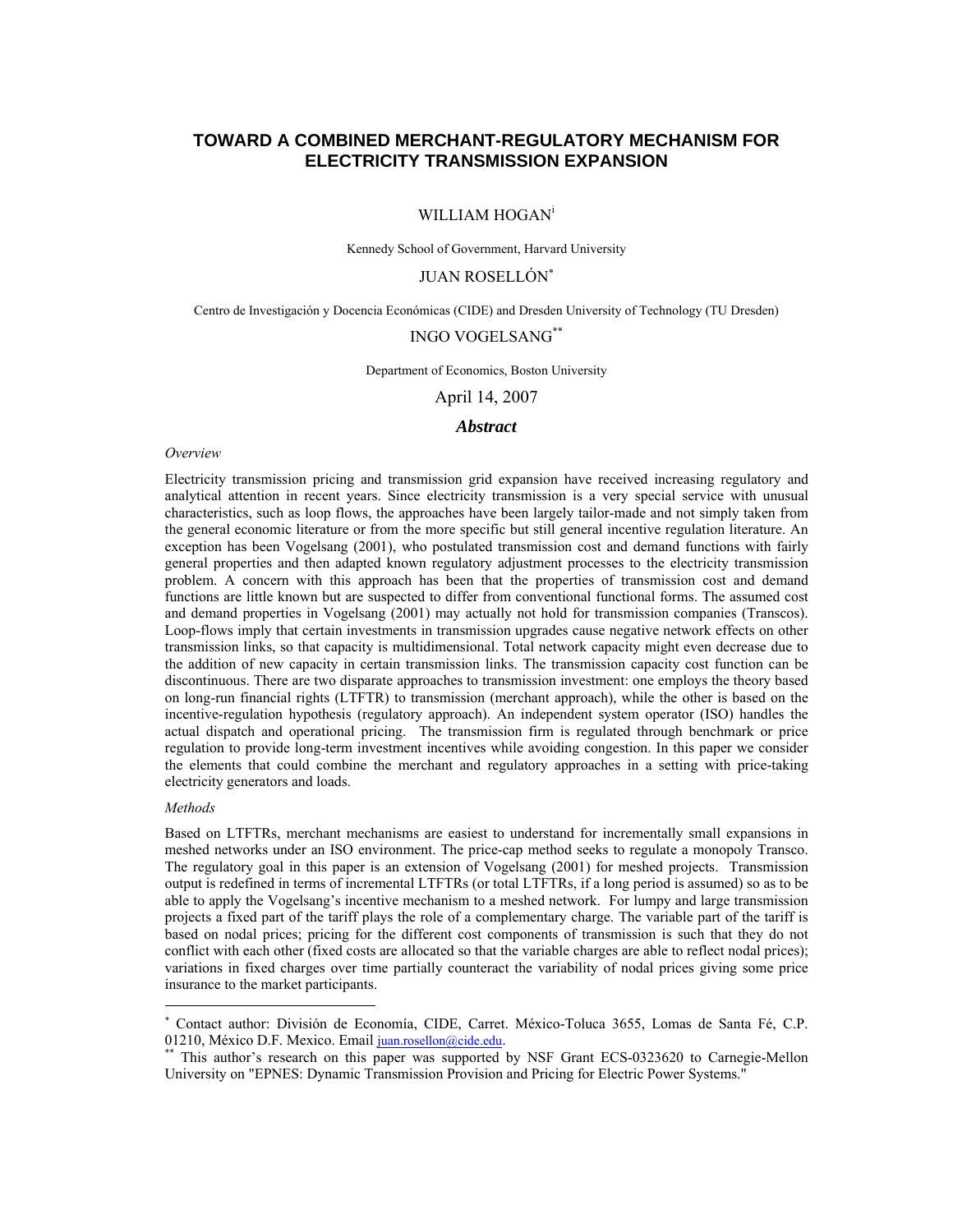#### *Results*

We consider two types of price index weights: chained Laspeyres weights and idealized weights. Laspeyres weights are easily calculated and have shown good economic properties under well-bahved, stable cost and demand conditions. Idealized weights correspond to perfectly predicted quantities and posses strong efficiency properties. With idealized weights provide incentives for marginal cost pricing..

Regarding transmission cost functions, we explore a series of simplified cases to argue that in a variety of circumstances the cost functions could have reasonable economic properties. The results suggest directions for further research to explore the properties of the cost functions and implications for design of practical incentive mechanisms and the integration with merchant investment in organized markets with LTFTRs.

#### *Conclusions*

This paper addresses institutional frameworks, transmission cost and demand functions It is a step in a continuing research agenda to extend incentive regulation while maintaining compatibility with operation of electricity markets.

# **1 Introduction**

The topic of long-term electricity transmission expansion has received limited attention in the economics literature. The analysis of electricity markets often assumes that transmission capacity is fixed in contrast with its dynamic nature and interdependence with other electricity subsectors. Analysis of incentives for expanding the transmission network is challenging in part because equilibrium in the transmission market has to be coordinated with equilibrium in other markets such as the electricity spot market, bilateral contracts, and related ancillary services such as capacity reserves markets (see Stoft and Graves 2000; Wilson, 2002). In addition, loop-flows imply that certain investments in transmission upgrades cause negative network effects on other transmission links, so that capacity is multidimensional.<sup>2</sup> Moreover, the transmission capacity function can be discontinuous.

Electricity transmission pricing and transmission grid expansion have received increasing regulatory and analytical attention in recent years. For overviews of alternative approaches and debates, see Brunekreeft et al. (2005) and Stoft (2006). Since electricity transmission is a very special service with unusual characteristics, the approaches have been largely tailor-made and not simply taken from the general economic literature or from the more specific but still general incentive regulation literature. An exception has been Vogelsang (2001), who postulated transmission cost and demand functions with fairly general properties and then adapted known regulatory adjustment processes to the electricity transmission problem. Vogelsang (2001) discusses a concern with this approach that the properties of transmission cost and demand functions are little known but may differ materially from conventional functional forms. Hence the assumed cost and demand properties in Vogelsang (2001) may actually not hold for transmission companies (Transcos).

The electricity transmission network has attracted additional attention due to power outages such as the one of August 14, 2003, in Northeast US which affected more than 20 million consumers and six control areas (Ontario, Quebec, Midwest, PJM, New England, and New York), and shut down 61,000 MW of generation capacity. Problems with coordination and capacity of transmission grids were related to this outage. Similar events in other parts of the world such as UK, Italy, Norway, Sweden, Brazil, Argentina, Chile and New Zealand have also awakened the interest in the factors that determine investment to assure the reliability of transmission grids.

Hogan (1992, 2002b) applies nodal prices from the power flow model as well as financial transmission rights (FTRs) in order to hedge consumers from variations in such prices. Short run

<sup>&</sup>lt;sup>2</sup> Total network capacity might even decrease due to the addition of new capacity in certain transmission links. For an illustration, see Hogan (2002a).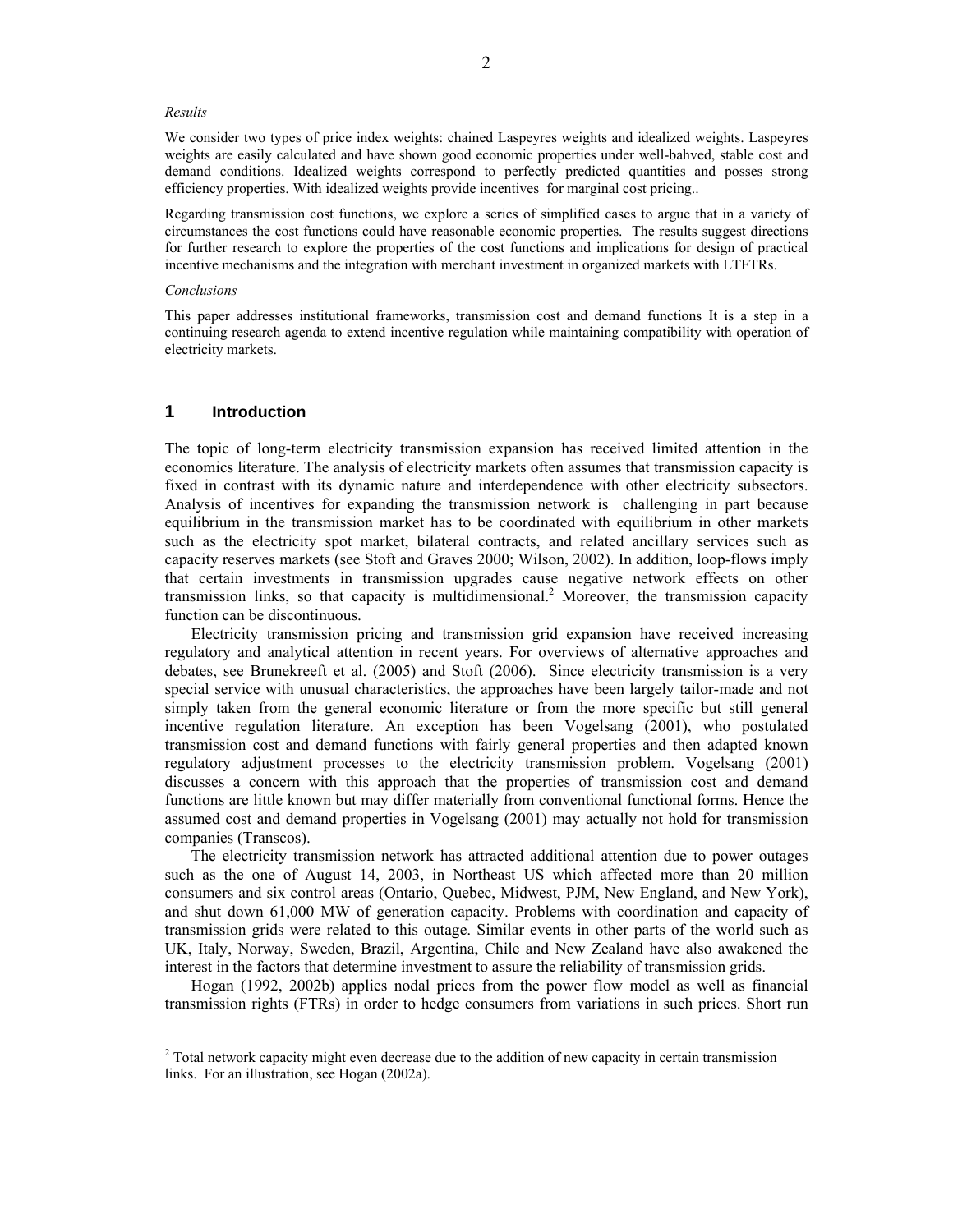congestion of the transmission grid is then priced through the use of differences in nodal prices. The FTRs provide a workable system of property rights. However, there is debate --both in theory and practice-- over the way to promote the expansion of the network in the long run. Incentive structures proposed to attract investment to the grid range from "merchant" to "regulated". In practice, regulation has typically been used in the UK and Scandinavia, while mixed regulatory and merchant mechanisms have been considered in the organized markets such as PJM, New York State, New England, and California. $3$  A mixture of regulation and merchant incentives has been tried in Australia (see Littlechild, 2003) and Argentina (Littlechild and Skerk, 2004).

In practice, most transmission investment occurs under a planning regime with traditional cost of serve regulation which contains a variety of challenges and incentive problems. Analysis of alternative incentive structures for transmission investment are mainly divided into two approaches: the long-run financial-transmission-right theory, and the incentive-regulation hypothesis.<sup>4</sup> The first approach is based on long-term FTR (LTFTR) managed through a variety of allocations and auctions by an independent system operator (ISO). Participation of economic agents in auctions is voluntary and therefore this approach is also known as a merchant mechanism. This method deals with loop-flow externalities. For instance, to proceed with line expansions protects all assigned and some unassigned rights while maintaining simultaneous feasibility of the system for new and existing FTRs (see Hogan, 2002a, and Kristiansen and Rosellón, 2006).<sup>5</sup> Under the approach, "merchants" could invest in new transmission capacity and finance their investments through the sale of LTFTRs.

The second approach to transmission expansion relies on regulatory mechanisms for a Transco. The transmission firm is regulated through benchmark regulation or price regulation to provide long-term investment incentives, while avoiding congestion. Léautier (2000), Grande and Wangesteen (2000), and Joskow and Tirole (2002) discuss mechanisms that compare the Transco performance with a measure of welfare loss. Another regulatory alternative is a two-part tariff cap proposed by Vogelsang (2001) where incentives for investment in expanding the grid derive from the rebalancing of the fixed and the variable parts of the tariff. While Vogelsang leaves the definition of the output for transmission open, Bushnell and Stoft (1997), and Hogan (2002a, 2002b) argue that this task is difficult since the physical flow through a meshed transmission network is complex and highly interdependent among transactions. However, Vogelsang suggests that bilaterals contracts or point-to-point transmission rights may provide for an appropriate definition of output.

In this paper, we consider the merchant and regulatory approaches in the context of pricetaking generators and loads. We would like to extract the best properties of these two mechanisms, and allow them to cohabitate in the electricity market in a way that addresses some of the special problems of transmission networks without creating a regulatory framework that undermines a policy goal of relying more on market choices. Based on LTFTRs, merchant mechanisms are most easily understood for incrementally small expansions in meshed networks. A price-cap method seeks to regulate a monopoly Transco.<sup>6</sup> The particular regulatory model pursued in this paper is an extension of Vogelsang (2001) for large and lumpy *meshed* projects. It is designed for Transcos but – as in the Vogelsang (2001) discussion – it could also be applied under an ISO institutional

 $\overline{a}$ 

<sup>&</sup>lt;sup>3</sup> The merchant mechanisms used in Northeast US are a combination of long-term FTRs and planning (see Pope, 2002, and Harvey, 2002). No restructured electricity industry in the world has adopted a pure merchant approach.

<sup>4</sup> There is a third approach based on the market-power perspective, which derives optimal transmission expansion from the market-power structure of generators, and takes into account the conjectures of each generator regarding other generators' marginal costs due to the expansion (Sheffrin and Wolak, 2001, Wolak, 2000, and California ISO and London Economics International, 2003).

 $<sup>5</sup>$  Bushnell and Stoft (1997) address this by having the agents responsible for externalities pay back for them.</sup> They show that when FTRs exactly match dispatch, welfare cannot be reduced through the gaming of certain agents.

<sup>&</sup>lt;sup>6</sup> See Vogelsang (2001), and Rosellón (2007).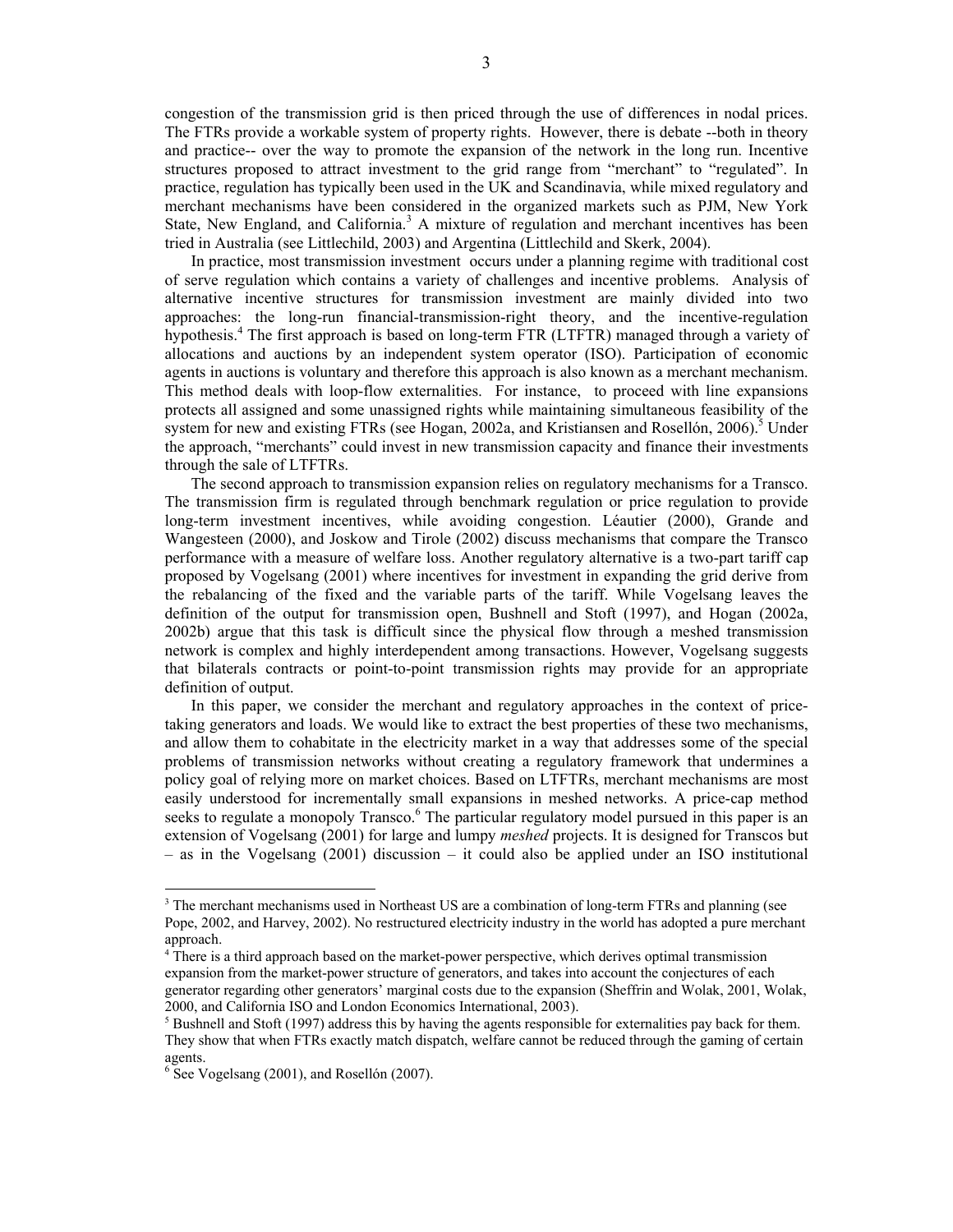setting. Transmission output is redefined in terms of incremental LTFTRs (or total LTFTRs, if a long period is assumed) so as to be able to apply the Vogelsang's incentive mechanism to a meshed network. Constructing the output measure and property rights model in terms of FTRs provides the regulatory model with a connection to the merchant investment theory.

As discussed in Vogelsang (2001), the regulatory incentive approach could be difficult to apply to meshed networks due to the loop-flow problem.<sup>7</sup> The transmission cost function may not be well-behaved in the sense that marginal costs could increase and decrease as transmission output increases. Such a problem might be theoretically addressed with free disposal, but this is difficult in the case of electricity.

Pérez-Arriaga et al (1995) show that revenues from efficient nodal prices that define short-run marginal marginal opportunity costs of transmission recover only approximately 25% of total costs of a representative transmission grid.. Therefore, Rubio-Odériz and Pérez-Arriaga (2000) propose that revenues from FTRs be complemented with a charge (*complementary charge*) to recuperate the remaining 75% (fixed) costs.<sup>8</sup> With both merchant and regulated investments for lumpy and large transmission projects, the fixed part of the tariff plays the role of a complementary charge. The model has desirable properties of transmission pricing: a) The variable part of the tariff is related to the efficient nodal prices; b) Pricing for the different cost components of transmission is such that they do not conflict with each other: fixed costs are allocated so that the variable charges are able to reflect nodal prices, and c) Variations in fixed charges over time partially counteract the variability of nodal prices, giving some aggregate price insurance to the market participants.

The plan of the paper is as follows. Section 2 sketches and institutional set up, while section 3 characterizes transmission output based on point to point transactions or LTFTRs. The further two sections successively examine simplified transmission cost and demand functions for such an output. Section 6 summarizes a possible sequencing of moves in a model for combined merchantregulatory mechanism. We end up in the last section with discussion onthe implications for a continuing research agenda.

# **2 The institutional setup**

 $\overline{\phantom{a}}$ 

The institutional setup we have in mind for a combined merchant-regulatory model is based on ownership of and investment in the transmission grid by a Transco that is regulated under a type of price cap scheme. In the first instance, focus on the regulated tranmsision company and turn later to consider the role of merchant investment. The Transco sells in regular long-term intervals LTFTRs to interested parties. The sale guarantees market clearing through an approprriate auction. The LTFTRs entitle their owners to receive congestion revenues from the difference in nodal prices in real-time markets run by an ISO. Thus, the Transco does not receive any congestion revenues directly. However, the buyers of LTFTRs will base their LTFTR purchases on expected congestion revenues so that the Transco will receive an amount related to the expected value of congestion revenues. In addition, the Transco receives fixed access fees from the loads as users of the grid. Thus, if loads pay the fixed fee they end up paying the price of electricity at their nodes plus the fixed fee, while the generators receive the electricity price at their nodes. To simplify, we assume no fixed fees charged to generators<sup>9</sup> Generators and loads can bid their respective electricity supplies and demands, from which real time nodal prices would be determined. Alternatively, they

<sup>7</sup> In fact, as argued by Joskow and Tirole (2005), this problem remains with FTRs and point-to-point transmissions in general. Ways to deal with the loop-flow problem under an FTR approach are proposed in Hogan (2002a), and Kristiansen and Rosellón (2006).

<sup>&</sup>lt;sup>8</sup> The "complementary charge" is equivalent to the "license access charge" frequently used in the terminology of the United States electricity industry.

<sup>&</sup>lt;sup>9</sup> The problem of two-part tariffs under competition between the buyers was first analyzed by Ordover and Panzar (1982).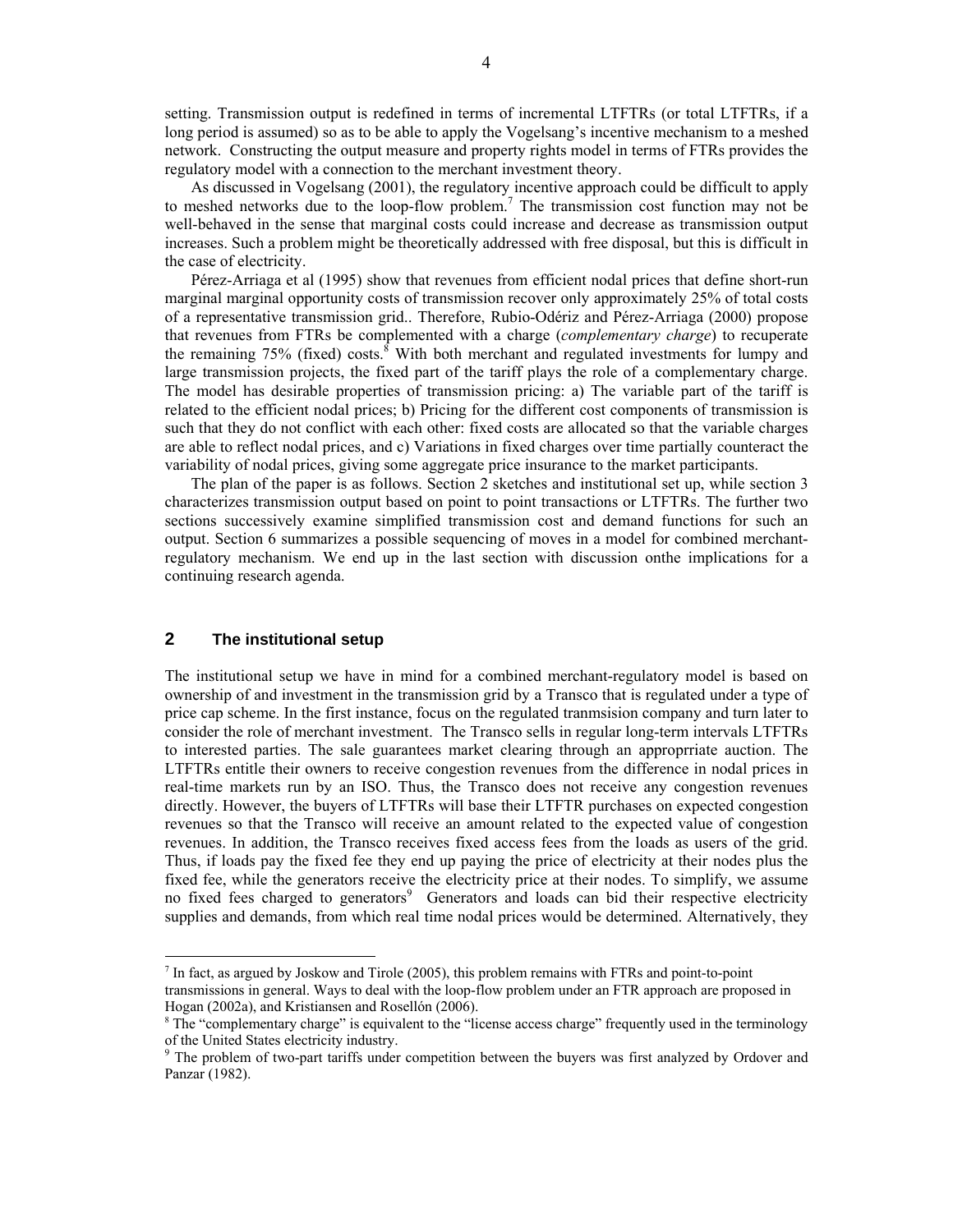can sign bilaterals based on expected transmission congestion charges or based on the acquisition of the necessary FTRs.

The use of FTRs separates the Transco decision from the volatile short term prices and congestion rents. Assuming efficient operation provided by an ISO, the incentives for the Transco turn to the incentives for investment.

There are many approaches to incentive regulation. The essence of the Vogelsang model is to provide a regulated firm with a price-cap type constraints with a "fixed" and "variable" component. Given a demand  $q$  for the product at price  $p$ , and a lump sum payment of F. The firm faces costs *c(q).* Assuming stable costs and demands, the regulator sets weights  $q^w$  and the regulated firm faces a price index constraint:

$$
p^t q^w + F^t \le p^{t-1} q^w + F^{t-1}.
$$

The regulated firm's profit maximization problem becomes:

$$
\begin{aligned} \underset{p', F'}{Max} & p'q(p') + F' - c(q(p'))\\ \text{s.t.} \\ p'q^w + F' &\leq p'^{-1}q^w + F'^{-1} \end{aligned}
$$

 The task of the regulatory design is to specify the output and the weights. Vogelsang (2001) explains how this simple price index constraint can provide good incentives with minimal information requirements for the regulator. The focus on output in terms of FTR provides the natural connection to the merchant investment model.

 The fixed fees are determined, based on the prices for FTRs in such a way that the average of fixed fees and FTR does not exceed a pre-specified level. Weights for calculating the averages could be (1) last period's quantities for the types of FTRs and the number of customers for the fixed fees (Laspeyres weights), or (2) they could be projected optimal quantities (idealized weights). The general framework implicitly seeks to inherit the efficiency properties of the model in Vogelsang (2001): When Laspeyres weights are used, and well-behaved cost and demand functions are assumed stationary, transmission capacity converges to optimal capacity and two-part Ramsey prices after many periods. The use of idealized weights in Vogelsang (2001, pp. 147-151) grants immediate optimality. A combined Laspeyres/Paasche weight performs better than Laspeyres weight under a linear or concave demand function.

In order to assess the restrictiveness of these assumptions we illustrate general properties of transmission cost functions and demand functions.

# **3 Characterization of transmission outputs**

In order to characterize cost and demand functions one needs to define the relevant output variable, for which costs and demands shall be determined. In a vertically separated setting, where transmission is provided by a stand-alone Transco, the users of the transmission grid are electricity generators, who want to deliver electricity to load-serving entities (LSEs), and loads, who want to buy electricity from generators (with or without the help of intermediaries). Transmission makes these transactions possible so that the main service of Transcos is the delivery of electricity between generation nodes and consumption nodes.

The literature on price cap regulation of Transcos often considers the electricity transmission activity as an output (or throughput) process (Vogelsang, 2001). It seeks to derive cost and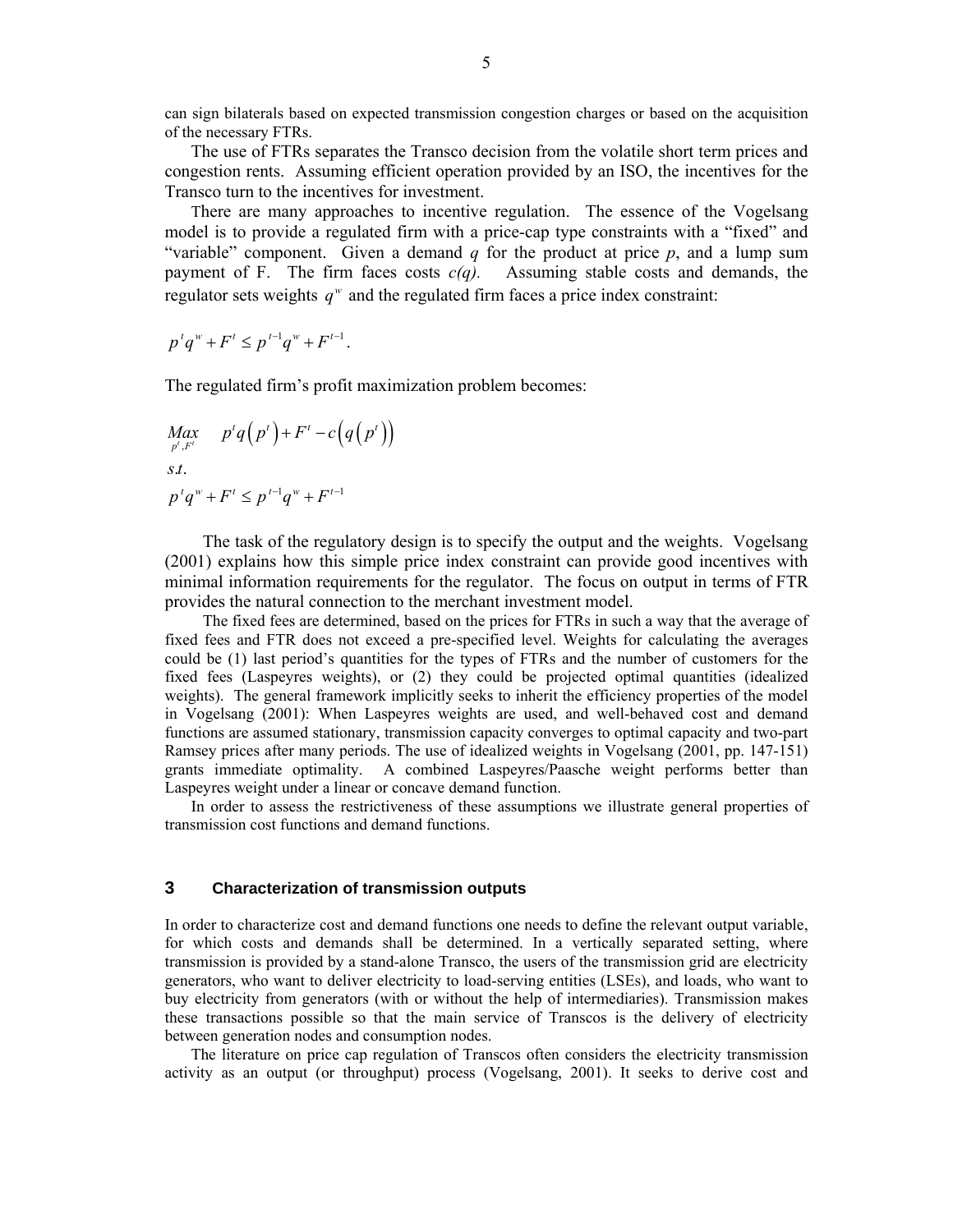production functions for transmission services, which are abstract throughput constructs that are difficult to make operational in a meshed network. (Vogelsang, 2006). The generic price-cap model assumes that well-behaved transmission demand functions are differentiable and downward sloping, and that transmission marginal costs curves cut demands only once. These assumptions are unrealistic with loop flows in meshed networks (Bushnell and Stoft, 1997, Hogan, 2002a, and Hogan, 2002b). These objections do not demonstrate that the Vogelsang's mechanism totally fails in the presence of loop flows. Rather, the price-cap incentive behaior has not been analyzed.

The FTR literature does not consider the electricity transmission activity as a throughput process. It rather concentrates on a simultaneously feasibl set of "point-to-point" (PTP) financial transactions based on rights, obligations and options (Hogan, 2002b). Physical transmission rights are also discussed in the FTR literature.The benefits FTRs over physical rights has been addressed in Joskow and Tirole,  $2000^{10}$ 

In this paper, we consider transmission output as LTFTRs (obligations) that are defined between nodes. An LTFTR  $q_{ij}$  represents the right to collect or the obligation to pay the net revenues equivalent to injecting electricity in the amount of *q* at node *i* and taking delivery of the same amount at node *j*. The FTR does not specify the path taken between *i* and *j*. The Vogelsang price index model depends on the definition of output (here FTRs) with the corresponding cost and demand functions for the transmission output.

# **4 Transmission cost functions**

In the following, we illustrate stylized transmission cost functions to develop some insight about the underlying economic properties. To simplify, the topology of all nodes and links is given, and only the capacity of lines can be changed. By a network topology, we mean a set of nodes with their locations and a set of lines with associated impedances between these nodes. This is poor approximation of reality but it is sufficient to illustrate some the considerations that must be addressed in real electricity networks.

Many of the potential problems of transmission cost functions alluded to earlier derive from loop flows that could lead to negative marginal costs and discontinuities in costs. For practical purposes we distinguish between generation nodes, consumption nodes and intermediate nodes. Generation nodes and consumption nodes are naturally given by the set of transmission outputs (LTFTRs) The network topology is described by the network incidence matrix (Léautier, 2000, p. 83). Given the topology there is a set of power transfer distribution factors (PTDF) that govern the flows on the individual lines. For a given network topology we assume that the line capacity is variable so that, at a cost, it can be changed between 0 and  $\infty$ . There may be a fixed cost at zero capacity.

#### **4.1 Example: Derivation of total costs and marginal costs**

We analyze grid expansion costs in the seven-bus network example in Hogan (2000, pp. 7-17), based on the conventional DC load approximation. Ten lines are connected as shown in figure 1, where each line is assumed to have the same impedance (to simplify the illustration). Figure 1 shows the flows of 100 MWh/h from bus 1 to bus 7, and the implied table of distribution factors. Figure 2 illustrates a similar calculation for a transfer of 100 MWh/h from bus 3 to bus 7. What do costs look like for this example? Define:

 $X = [q_{ij}]$  matrix of balanced point-to-point FTRs

 $\overline{a}$ 

<sup>&</sup>lt;sup>10</sup> PTP forward obligations have been the primary financial instrument in practice, compared to PTP options and flowgate rights. PTP-FTR obligations can be either "balanced" or "unbalanced". A perfect hedge is achieved through a balanced PTP-FTR, while an unbalanced PTP-FTR obligation can be seen as a forward sale of energy. See Hogan (2002b)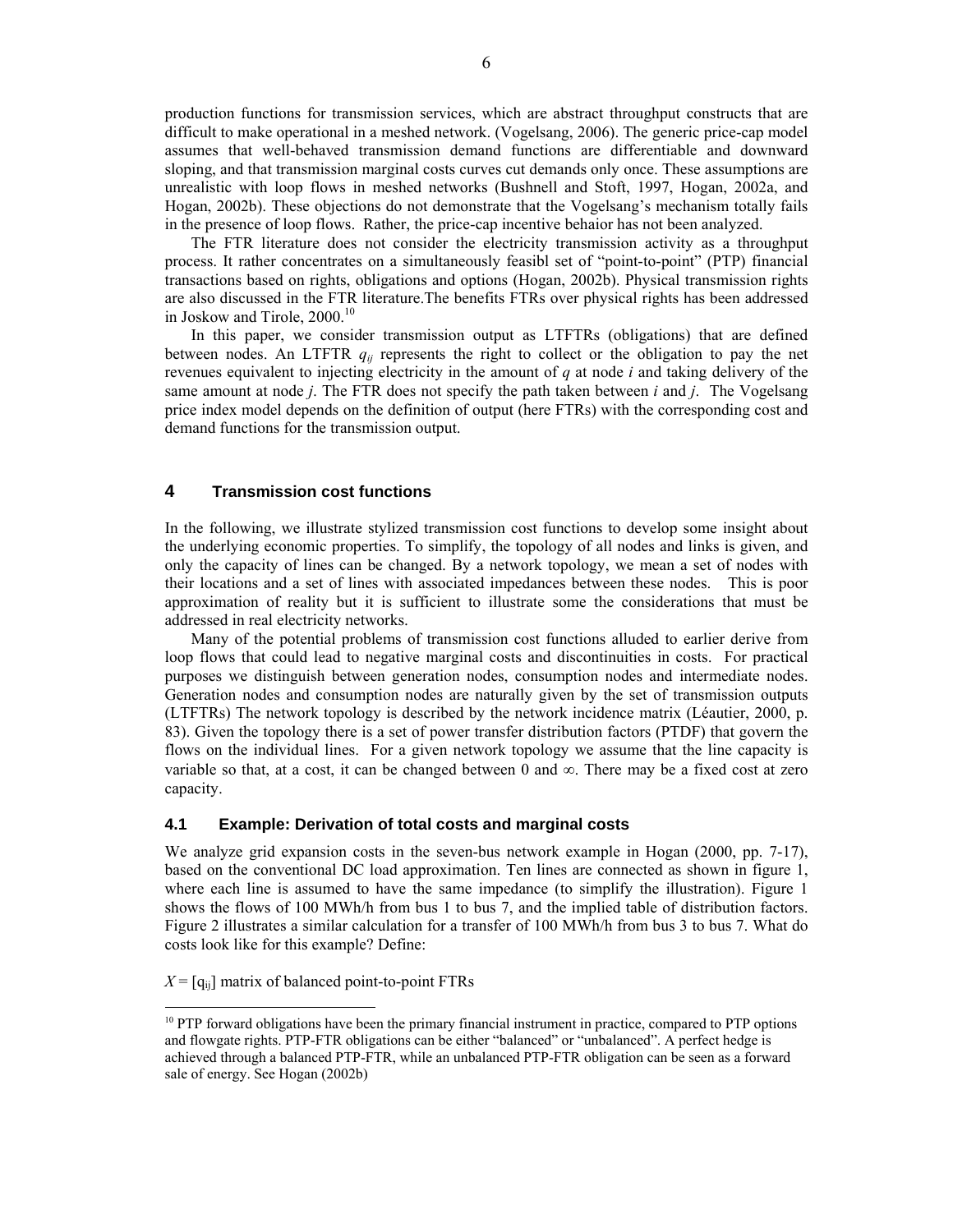$x =$  vector of net injections  $k$  = vector of line capacities  $f_i(k_i)$  = cost of building line i with capacity  $k_i$  $i = a$  vector of ones *H*=PTDF matrix *-Hx*=vector of line flows

There are no losses. The balanced FTRs ensure that total net injections are zero. The cost function is defined by the minimum costs necessary to produce each level of output, subject to feasibility constraints and the relationship between net injections and output. Since FTRs are the outputs, we have





**Figure 2**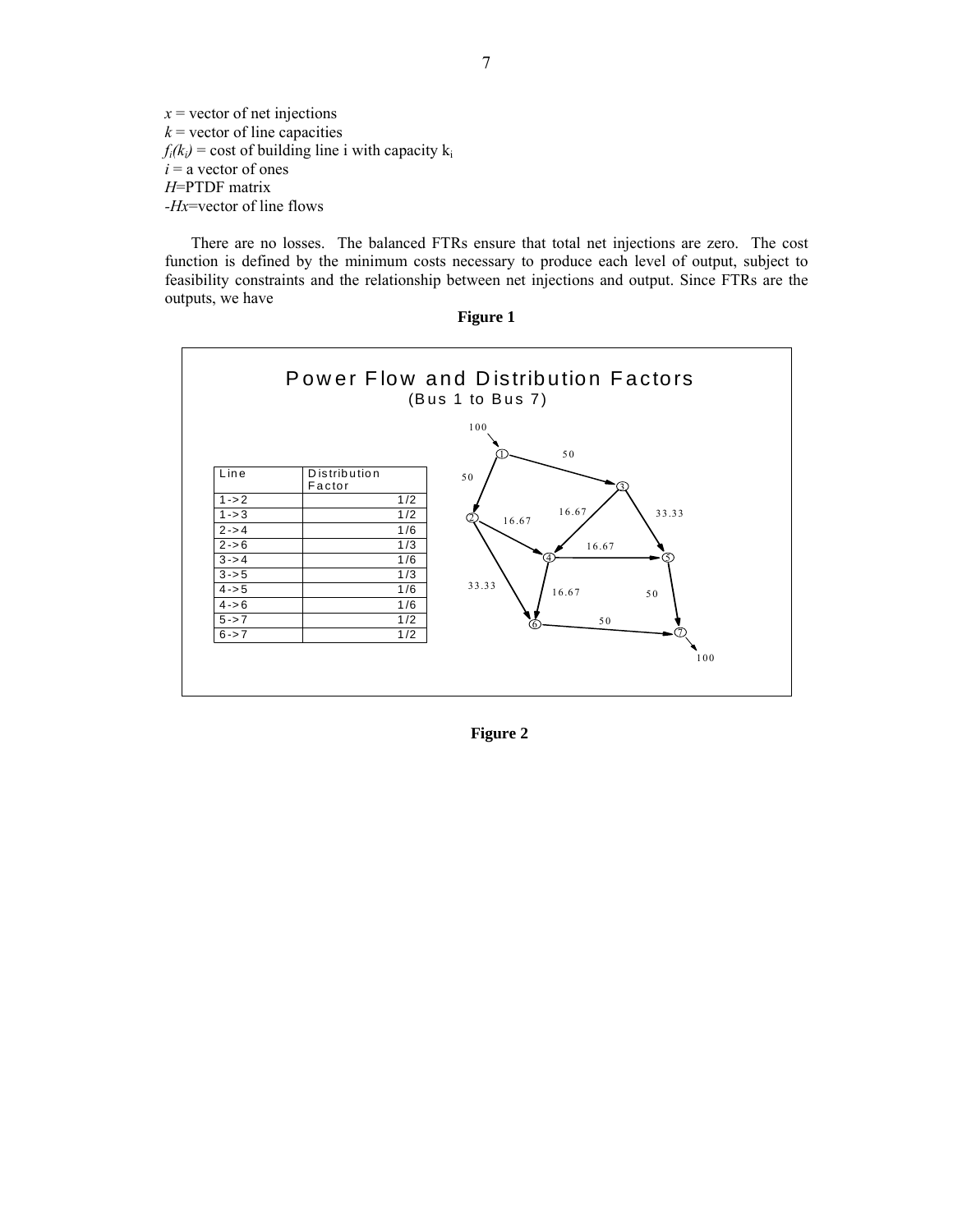

$$
C(X) = \min_{k_i} \sum_{i=1}^{10} f_i(k_i)
$$
 s.t. (1)  
-*Hx*  $\leq$  *k*

$$
x = Xi \tag{1b}
$$

An assumption here is that the costs of lines are separate from each other. This simplification can be relaxed. We will argue below that this is not a specific issue of transmission but would be similar in any type of network, such as natural gas transportation or telecommunications networks. Based on Figures 1 and 2 we take *H* from Hogan (2000, p. 13):

|       |                | $-1/2$ $3/16$ $-3/16$ 0                          | $-1/16$ | 1/16    | $\theta$                 |
|-------|----------------|--------------------------------------------------|---------|---------|--------------------------|
|       |                | $-1/2$ $-3/16$ $3/16$ 0                          | 1/16    | $-1/16$ | $\overline{0}$           |
|       |                | $-1/6$ $-17/48$ $1/48$ $1/6$                     | 1/16    | $-1/16$ | - 0                      |
|       |                | $-1/3$ $-11/24$ $-5/24$ $-1/6$ $-1/8$            |         | 1/8     | $\overline{0}$           |
| $H =$ | $-1/6$ 1/48    | $-17/48$ $1/6$ $-1/16$                           |         | 1/16    | $\overline{\mathbf{0}}$  |
|       |                | $-1/3$ $-5/24$ $-11/24$ $-1/6$ $1/8$             |         | $-1/8$  | $\overline{\phantom{0}}$ |
|       |                | $-1/6$ $-11/48$ $-5/48$ $-1/3$ $3/16$            |         | $-3/16$ | $\theta$                 |
|       | $-1/6$ $-5/48$ | $-11/48$ $-1/3$ $-3/16$                          |         | 3/16    | $\theta$                 |
|       |                | $-1/2$ $-7/16$ $-9/16$ $-1/2$ $-11/16$           |         | $-5/16$ | $\theta$                 |
|       |                | $-1/2$ $-9/16$ $-7/16$ $-1/2$ $-5/16$ $-11/16$ 0 |         |         |                          |

Assuming separability of the investment function for each line, minimizing w.r.t.  $k_i$  on the right side of equation 1 implies that constraint (1a) is binding. Thus,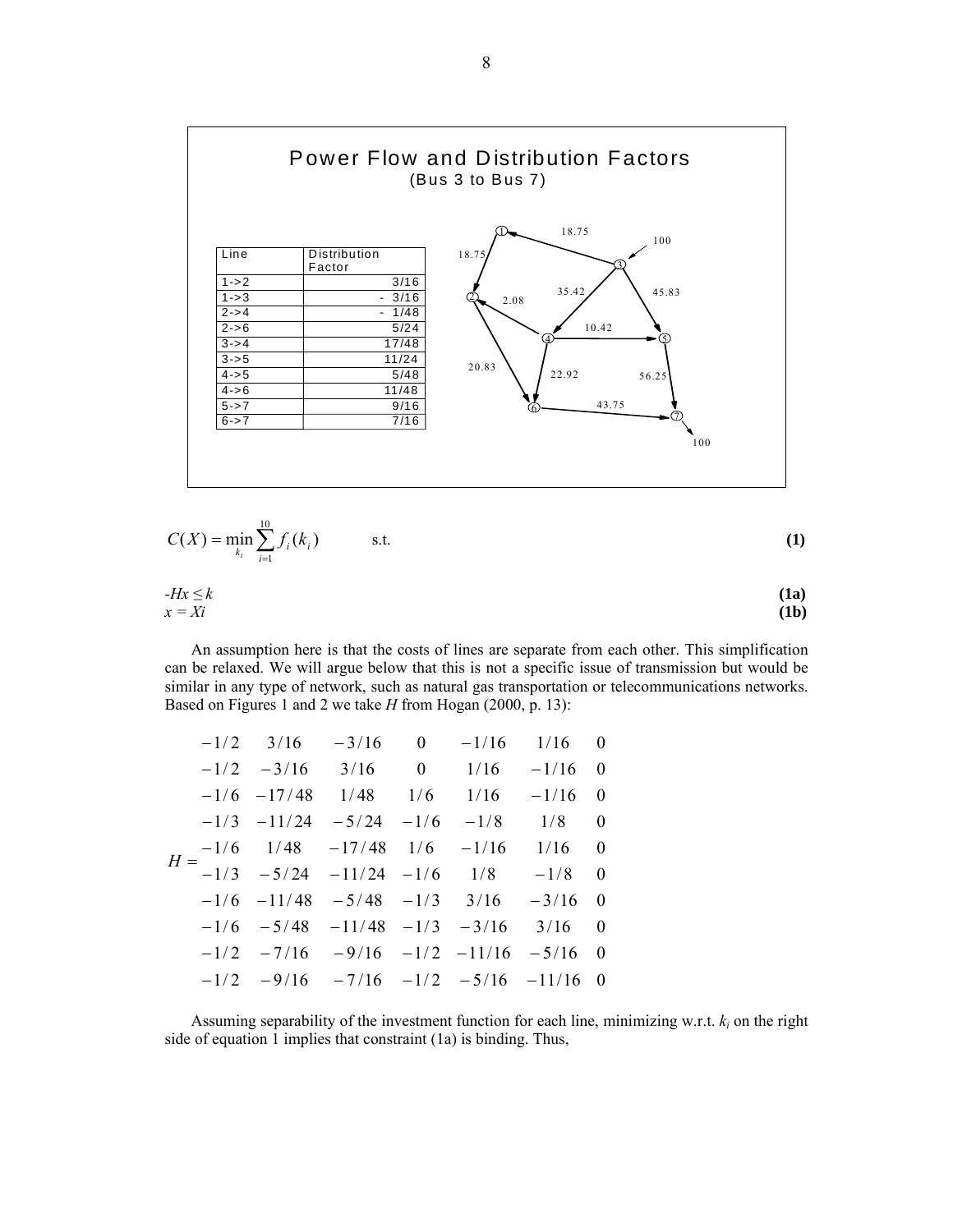$$
C(X) = \min \{ \sum_{i=1}^{10} f_i(-H_iXi) \} =
$$
  

$$
f_1(\frac{1}{2} \sum_i q_{1i} - \frac{3}{16} \sum_i q_{2i} + \frac{3}{16} \sum_i q_{3i} + \frac{1}{16} \sum_i q_{5i} - \frac{1}{16} \sum_i q_{6i}) + f_2(...) + ...f_{10}(...) \}
$$
 (2)

Note that the variables in parentheses are the *ki*. For example,

$$
k_1 = \frac{1}{2} \sum_i q_{1i} - \frac{3}{16} \sum_i q_{2i} + \frac{3}{16} \sum_i q_{3i} + \frac{1}{16} \sum_i q_{5i} - \frac{1}{16} \sum_i q_{6i}
$$

Now, for a given network architecture of active nodes and lines (where we assume that only line capacities can be adjusted, but nodes, lines and impedances cannot be changed), H is given and thus the equation in (2) is unique and represents the minimum costs.<sup>11</sup>

Assume, as in Hogan (2000, pp. 7-17) that only nodes 1 and 3 have generation facilities and only node 7 has consumers. Thus, the only valuable FTRs are  $q_{17}$  and  $q_{37}$ . This implies

$$
C(q_{17}) = f_1(\frac{1}{2}q_{17}) + f_2(\frac{1}{2}q_{17}) + f_3(\frac{1}{6}q_{17}) + f_4(\frac{1}{3}q_{17}) + f_5(\frac{1}{6}q_{17}) + f_6(\frac{1}{3}q_{17}) + f_7(\frac{1}{6}q_{17})
$$
  
+  $f_8 \frac{1}{6}(q_{17}) + f_9(\frac{1}{2}q_{17}) + f_{10}(\frac{1}{2}q_{17})$   

$$
C(q_{37}) = f_1(\frac{3}{16}q_{37}) + f_2(-\frac{3}{16}q_{37}) + f_3(-\frac{1}{48}q_{37}) + f_4(\frac{5}{24}q_{37}) + f_5(\frac{17}{48}q_{37}) + f_6(\frac{11}{24}q_{37})
$$
  
+  $f_7(\frac{5}{48}q_{37}) + f_8(\frac{11}{48}q_{37}) + f_9(\frac{9}{16}q_{37}) + f_{10}(\frac{7}{16}q_{37})$ 

Because a negative quantity is the same as a positive quantity in the other direction, it makes sense to assume that for total flow *q* in a positive direction on a line we have  $f_k(q) = f_k(-q) = f_k(q)$ .

$$
C(q_{17},q_{37})=f_1(\frac{1}{2}q_{17}+\frac{3}{16}q_{37})+f_2(\frac{1}{2}q_{17}-\frac{3}{16}q_{37}\bigg)+f_3(\frac{1}{6}q_{17}-\frac{1}{48}q_{37})+f_4(\frac{1}{3}q_{17}+\frac{5}{24}q_{37})+f_5(\frac{1}{6}q_{17}+\frac{17}{48}q_{37})....
$$

Since we have assumed that the line cost functions are independent of each other and therefore simply add up, we can derive most of the properties of the transmission grid cost function by looking at an individual line cost function. If  $f_1(k)$  were an affine linear function it would also be an affine linear function of all the  $q_{ij}$ . Thus, if  $f_m(k) = a_m + b_m |k|$ , then a segment of the piecewise cost function would be:

$$
C(q_{17}, q_{37}) = a_1 + b_1 \left(\frac{1}{2}q_{17} + \frac{3}{16}q_{37}\right) + a_2 + b_2 \left(\frac{1}{2}q_{17} - \frac{3}{16}q_{37}\right) + a_3 + b_3 \left(\frac{1}{6}q_{17} - \frac{1}{48}q_{37}\right)
$$
  
+ a\_4 + b\_4 \left(\frac{1}{3}q\_{17} + \frac{5}{24}q\_{37}\right) + a\_5 + b\_5 \left(\frac{1}{6}q\_{17} + \frac{17}{48}q\_{37}\right) + \dots = A + B\_{17}q\_{17} + B\_{37}q\_{37} \text{ for } \frac{1}{2}q\_{27} > \frac{3}{16}q\_{37}.

Even if there are no fixed costs for lines, there can be interaction in costs between different FTRs. This holds, when the quantities of  $q_{17}$  and  $q_{37}$  change in such a way that a sign change occurs

l

 $<sup>11</sup>$  Thus, the optimal line capacity is a linear combination of the FTRs that we have postulated as outputs. The</sup> cost of line capacity will likely not exhibit constant returns to scale but rather have some setup costs for planning, etc. that are independent of scale so that there will be some scale economies. Scale economies can also be expected from the cost of land, poles and other items that increase less than proportionally with capacity (by the two-thirds rule). On the other hand, there will be physical limitations to line capacity that might lead to diseconomies of scale from some capacity onwards. As a result, the line cost function will be nonlinear and have both convex and concave parts.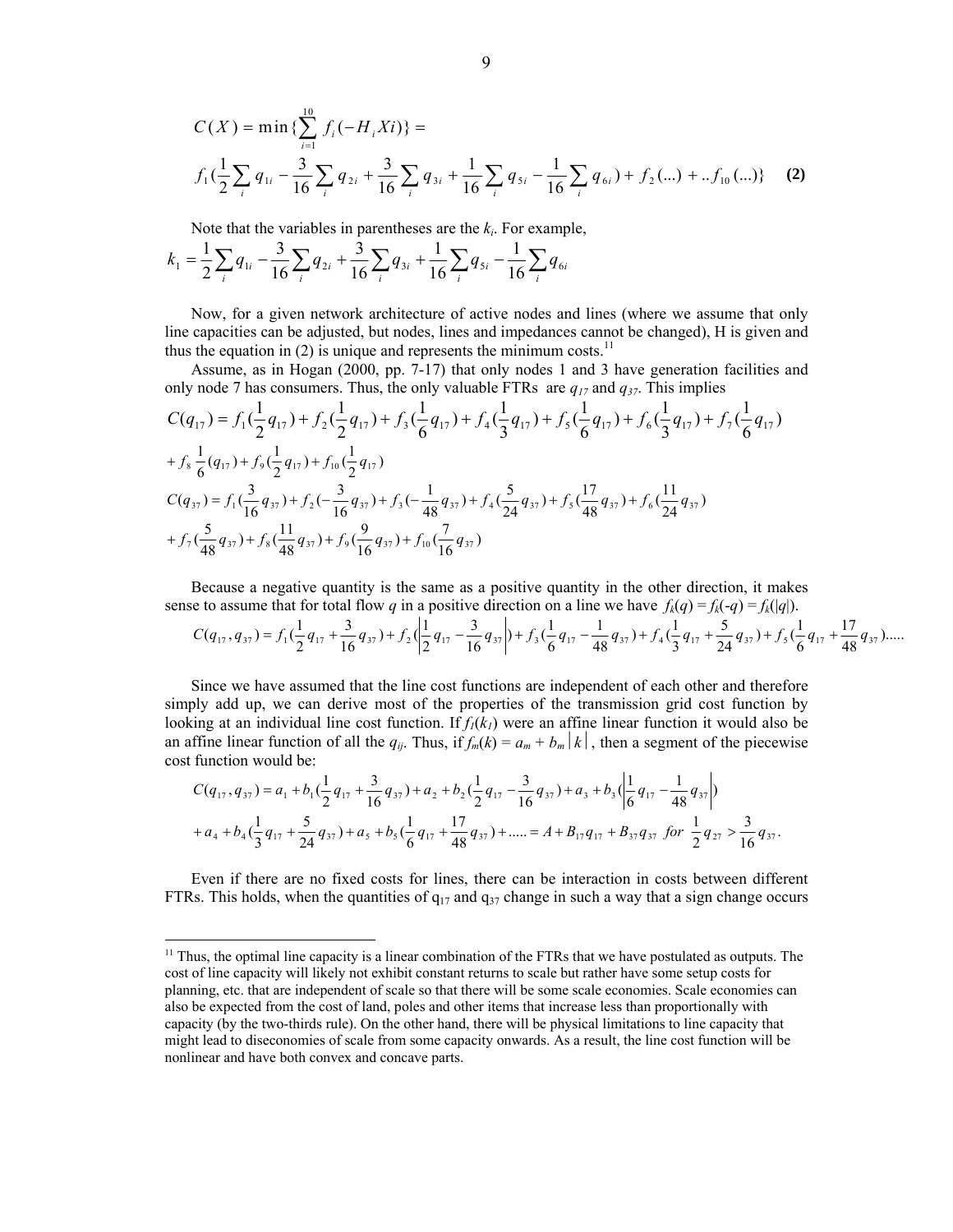for  $\frac{1}{2}q_{17} - \frac{3}{16}q_{37}$  and / or  $\frac{1}{6}q_{17} - \frac{1}{48}q_{37}$ .  $\frac{3}{16}q_{37}$  and / or  $\frac{1}{6}$ 3 2  $\frac{1}{2}q_{17} - \frac{3}{16}q_{37}$  *and* / or  $\frac{1}{6}q_{17} - \frac{1}{48}q_{37}$ . For example, if only  $q_{37}$  increases in the neighborhood of  $17 - 16^{937}$ 3 2  $\frac{1}{2}q_{17} = \frac{3}{2}q_{37}$  the cost curve of line 2 first decreases to zero and then increases, while if both FTRs increase in proportion  $\frac{1}{2}q_{17}/\frac{3}{16}q_{37}$ 2  $\frac{1}{2}q_{17}/\frac{3}{16}q_{37}$  costs of line 2 stay flat at zero. Thus, counterflows can introduce nonlinearities in  $C(X)$  even if all  $f_m(k_m)$  are linear.

Interaction in costs becomes more widespread if line costs are nonlinear in  $k_m$ , because then there will be interactive terms between the  $q_{ij}$ . However, except if  $q_{ij}$  have negatively signed coefficients, these interactive terms will generally be quite similar to interactive terms in other multi-product cost functions. In particular, if  $f_m(k_m)$  is in a range where economies of scale prevail, then economies of scale will prevail for individual  $q_{ij}$  and economies of scope will prevail between different  $q_{ij}$ 's. For example, for a line cost function of the form  $f_m(k_m) = a_m k - b_m k^2$  (in the range, where  $f_m(..) > 0$  and  $f_m' > 0$ ) we get for line 1  $f_1(q_{17}, q_{37}) = a_1(\frac{1}{2}q_{17} + \frac{3}{16}q_{37}) - b_1(\frac{1}{2}q_{17} + \frac{3}{16}q_{37})^2$  $\frac{3}{16}q_{37}$ ) –  $b_1$ ( $\frac{1}{2}$  $f_1(q_{17}, q_{37}) = a_1(\frac{1}{2}q_{17} + \frac{3}{16}q_{37}) - b_1(\frac{1}{2}q_{17} + \frac{3}{16}q_{37})^2$  and

for line 2  $f_2(q_{17}, q_{37}) = a_2(\frac{1}{2}q_{17} - \frac{3}{16}q_{37}) - b_2(\frac{1}{2}q_{17} - \frac{3}{16}q_{37})^2$ .  $\frac{3}{16}q_{37}$ ) –  $b_2$ ( $\frac{1}{2}$  $f_2(q_{17}, q_{37}) = a_2(\frac{1}{2}q_{17} - \frac{3}{16}q_{37}) - b_2(\frac{1}{2}q_{17} - \frac{3}{16}q_{37})^2$ . Thus, there is an interactive term for

line 1 of the form  $-\frac{3}{16}q_{17}q_{37}$ , which produces economies of scope, and for line 2 of the form

 $\frac{1}{16}$ 9<sub>17</sub>9<sub>37</sub>  $+\frac{3}{16}q_{17}q_{37}$ , which produces diseconomies of scope but cannot overcome the economies of scope

from the squared terms.

Similarly, diseconomies of scale are associated with diseconomies of scope, unless the sign of the relevant coefficient of H is negative. For example, in case of quadratic line cost functions of the form  $f_m(k_m) = a_m k^2$  we get for line 1  $f_1(q_{17}, q_{37}) = a_1(\frac{1}{2}q_{17} + \frac{3}{16}q_{37})^2$  $f_1(q_{17}, q_{37}) = a_1(\frac{1}{2}q_{17} + \frac{3}{16}q_{37})^2$  and for line 2  $\frac{3}{16}q_{37})^2$ .  $f_2(q_{17}, q_{37}) = a_2(\frac{1}{2}q_{17} - \frac{3}{16}q_{37})^2$ . Thus, there is an interactive term for line 1 of the form  $+\frac{3}{16}q_{17}q_{37}$ , which produces diseconomies of scope, and for line 2 of the form  $-\frac{3}{16}q_{17}q_{37}$ , which produces economies of scope but cannot overcome the diseconomies of scope from the squared terms .

Equation 2 above implies marginal costs of the form

|  | $\frac{\partial C(X)}{\partial t} = \frac{1}{2} \frac{\partial f_1}{\partial t} + \frac{1}{2} \frac{\partial f_2}{\partial t} + \frac{1}{2} \frac{\partial f_3}{\partial t} + \frac{1}{2} \frac{\partial f_4}{\partial t} + \frac{1}{2} \frac{\partial f_5}{\partial t} + \frac{1}{2} \frac{\partial f_6}{\partial t} + \frac{1}{2} \frac{\partial f_7}{\partial t} + \frac{1}{2} \frac{\partial f_9}{\partial t} + \frac{1}{2} \frac{\partial f_{10}}{\partial t}$ (3a)                       |  |  |  |  |  |
|--|------------------------------------------------------------------------------------------------------------------------------------------------------------------------------------------------------------------------------------------------------------------------------------------------------------------------------------------------------------------------------------------------------------------------------------------------------------------------------------------------|--|--|--|--|--|
|  | $\partial q_{17}$ 2 $\partial k_1$ 2 $\partial k_2$ 6 $\partial k_3$ 3 $\partial k_4$ 6 $\partial k_5$ 3 $\partial k_6$ 6 $\partial k_7$ 6 $\partial k_8$ 2 $\partial k_9$ 2 $\partial k_{10}$                                                                                                                                                                                                                                                                                                 |  |  |  |  |  |
|  |                                                                                                                                                                                                                                                                                                                                                                                                                                                                                                |  |  |  |  |  |
|  | $\frac{\partial C(X)}{\partial q_{37}} = \frac{3}{16} \frac{\partial f_1}{\partial k_1} - \frac{3}{16} \frac{\partial f_2}{\partial k_2} - \frac{1}{48} \frac{\partial f_3}{\partial k_3} + \frac{5}{24} \frac{\partial f_4}{\partial k_4} + \frac{17}{48} \frac{\partial f_5}{\partial k_5} + \frac{11}{24} \frac{\partial f_6}{\partial k_6} + \frac{5}{48} \frac{\partial f_7}{\partial k_7} + \frac{11}{48} \frac{\partial f_8}{\partial k_8} + \frac{9}{16} \frac{\partial f_9}{\partial$ |  |  |  |  |  |

Note that the positive signs in (3a) and (3b) only hold, as long as there are no counterflows on those lines, while the negative signs in (3b) only holds if there are sufficient counterflows on lines 2 and 3 (e.g., at zero net injections).

Since the  $f_i(.)$  are the costs of individual lines, they are monotonically increasing functions (in the positive range, and decreasing functions in the negative range). The marginal costs of FTRs are piecewise linear combinations of the marginal costs of all lines. The weights of these linear combinations are constant. As a result, marginal costs of FTRs should be well-behaved over some range.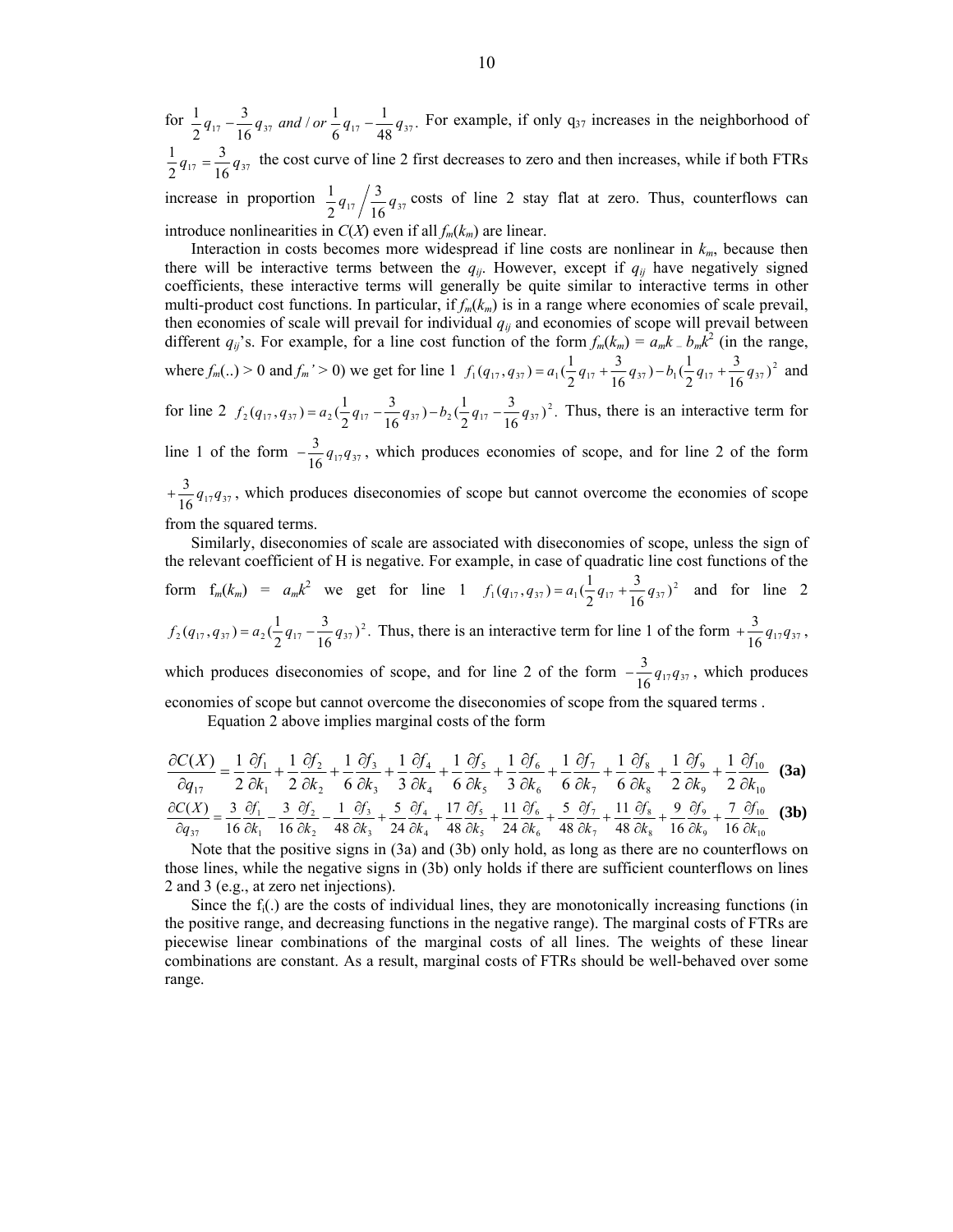# **5 Transmission demand functions**

The demand for transmission services is derived from the demand for electricity by loads and the supply of electricity by generators (and possibly by supply and demand by intermediaries). In the simplest case of a single line with perfectly competitive generators at one node and competitively purchasing loads at the other node the demand for transmission is simply the vertical difference between demand by the loads and supply by the generators. However, the simplicity vanishes if there are multiple generation and consumption nodes (and imperfect competition). For example, transmission demand functions could exhibit discontinuities if one allows for all possible price combinations. This is due to the fact that electricity is a homogeneous good so that consumers will move fully from one source (represented by a generation node) to another (represented by another generation node) if the second becomes cheaper than the first, including transmission fees. Thus, if one sufficiently reduces the transmission fees from the second node, keeping the transmission fees from the first node constant, one can always generate a discontinuity in the transmission demands from both nodes. Such discontinuities, however, need not bother the Transco, as long as the law of one price holds at all nodes. This means that transmission fees fulfill an arbitrage function so that electricity at each consumption node costs the same independent of the generation node it comes from; and each generation node receives the same for its electricity, independent of which consumption node it supplies. Nodal prices calculated ex post by an ISO could have the exact market-clearing property.

How does the Transco get the demand information necessary to optimize investments in transmission capacity? Since transmission demands are derived from the electricity demands at consumption nodes and the electricity supplies at the generation nodes, their calculation principally involves a simultaneous estimation of market equilibria in all electricity markets involved. This process can be simplified if generators and loads act perfectly competitively. The Transco would have to know the supply functions at the generation nodes and the demand functions at the consumption nodes. Assume there are L generation nodes indexed by subscript 'l' and M demand nodes indexed by subscript 'm'. Also assume that, at each generation node, generators supply electricity competitively and, at each demand node, the ultimate buyers demand electricity competitively.<sup>12</sup> The demand and supply functions are further all assumed to be independent of each other. The Transco knows these supply and demand functions. The Transco can now find the set of transmission demand functions for point-to-point transmissions by maximizing total surplus net of transmission charges.

Given an arbitrary set of transmission prices between locations, from *i* to *j* ( $\tau = (\tau_{ij})$ ), choose

$$
\text{Max } W(\{q_{lm}\}) = \sum_{m} \text{CS}_{m}(q_{m}) - \sum_{l} \text{C}_{l}(q_{l}) - \sum_{l} \sum_{m} \tau_{lm} q_{lm} \text{ s.t. } \sum_{l} q_{lm} = q_{m} \text{ and } \sum_{m} q_{lm} = q_{l} \tag{4}
$$

Here  $CS_m(q_m)$  is consumer surplus for electricity at node m and  $C_l(q_l)$  is the area under the supply curve for electricity at node l. Maximizing w.r.t. all *qlm* gives lxm first order conditions of the form  $p_m - p_l = \tau_{lm}$ . By substituting the electricity supply and demand functions for the p's provides lxm equations in lxm unknowns that can normally be solved for the *qlm*'s as functions of the *τlm*'s. This yields the vector net demand function  $q(\tau)$ . This formulation characterizes the demand curve, even thought (4) would net be a practical computational method with arbitrary prices. In order to obtain an equilibrium solution it would be necessary to impose the network constraints in the dispatch framework. In most markets this would unrealistic. In electricity, it is necessary and therefore common practice.

 A solution of (4) could be obtained efficiently through the same method as the dispatch. Given the supply offers and demand bids, we would replace the fixed transmission prices with the

 $12$  Even though loads aggregate consumers, they remain price takers for electricity generation and transmission services.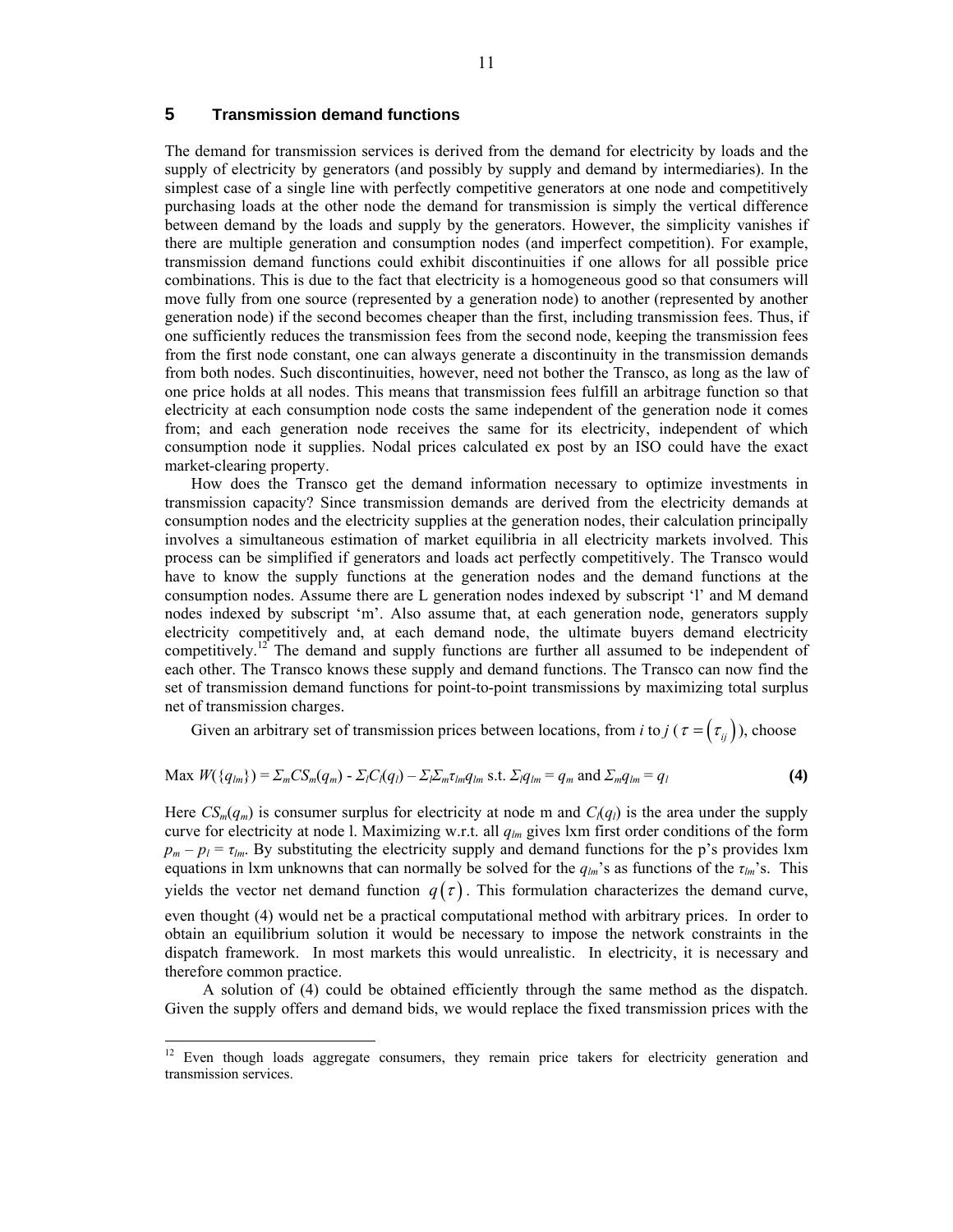characterization of the transmission constraints. This would be of the form of the standard FTR auction. The resulting differences in nodal prices would be the associated transmission prices.

### **5.1 Examples**

Following the above example from Hogan (2000, pp. 7-17), we are only interested in the transmission demands for the LTFTRs  $q_{17}$  and  $q_{37}$  with  $q_7 = q_{17} + q_{37}$ .

Example 1: Assume that the (inverse) electricity demand at node 7 is  $p_7 = a - bq_7$  and that (inverse) electricity supply at node 1 is  $p_1 = c_1 + d_1q_{17}$ , and at node 3  $p_3 = c_3 + d_3q_{37}$ . We require  $q_{17}$  $\geq 0$  and  $q_{37} \geq 0$ . We now want to maximize

$$
W(q_{17}, q_{37}) = \int_{0}^{\tilde{q}_7} (a - bq_7) dq_7 - \int_{0}^{\tilde{q}_{17}} (c_1 + d_1 q_{17}) dq_{17} - \int_{0}^{\tilde{q}_{37}} (c_3 + d_3 q_{37}) dq_{37}
$$

$$
-\tau_{17}q_{17} - \tau_{37}q_{37} - \lambda (q_7 - q_{17} - q_{37}) - \mu_{17}q_{17} - \mu_{37}q_{37}
$$
(5)

After eliminating the term with  $\lambda$  by imposing the equality condition  $q_7 = q_{17} + q_{37}$ , the first order conditions are

$$
\frac{\partial L}{\partial q_{17}} = a - c_1 - (b + d_1)q_{17} - bq_{37} - \mu_{17} - \tau_{17} = 0
$$
\n(6a)

$$
\frac{\partial L}{\partial q_{37}} = a - c_3 - (b + d_3)q_{37} - bq_{17} - \mu_{37} - \tau_{37} = 0
$$
\n(6b)

$$
\frac{\partial L}{\partial \mu_{17}} = q_{17} \ge 0 \text{ and } \frac{\partial L}{\partial \mu_{37}} = q_{37} \ge 0
$$
 (6c)

Within the regions, where the non-negativity constraints are not binding, the first two f.o.c's give us the two demand functions for FTRs  $q_{17}$  and  $q_{37}$ . Note that the two FTRs are substitutes in demand. The demand functions are most easily expressed by differentiating between the ranges where quantities are all strictly positive, and where at least one of them is zero.

In the range where  $q_{17}$  and  $q_{37}$  are both positive we get

$$
q_{17} = \frac{(ad_3 - bc_1 - d_3c_1 + bc_3) - (b + d_3)\tau_{17} + b\tau_{37}}{bd_1 + bd_3 + d_1d_3}
$$
 (7a)

and

$$
q_{37} = \frac{(ad_1 - bc_3 - d_1c_3 + bc_1) - (b + d_1)\tau_{37} + b\tau_{17}}{bd_1 + bd_3 + d_1d_3}
$$
 (7b)

In the range of  $\tau_{17}$  and  $\tau_{37}$  where  $q_{37} \le 0$  we have

$$
q_{17} = \frac{(a - c_1) - \tau_{17}}{b + d_1} \tag{7c}
$$

while in the range where  $q_{17} \le 0$  we have

$$
q_{37} = \frac{(a - c_3) - \tau_{37}}{b + d_3} \tag{7d}
$$

Note that, except for the kink at the point where the demand for the other FTR becomes zero, these are very ordinary linear demand functions. The parallel shift due to substitutability is symmetric.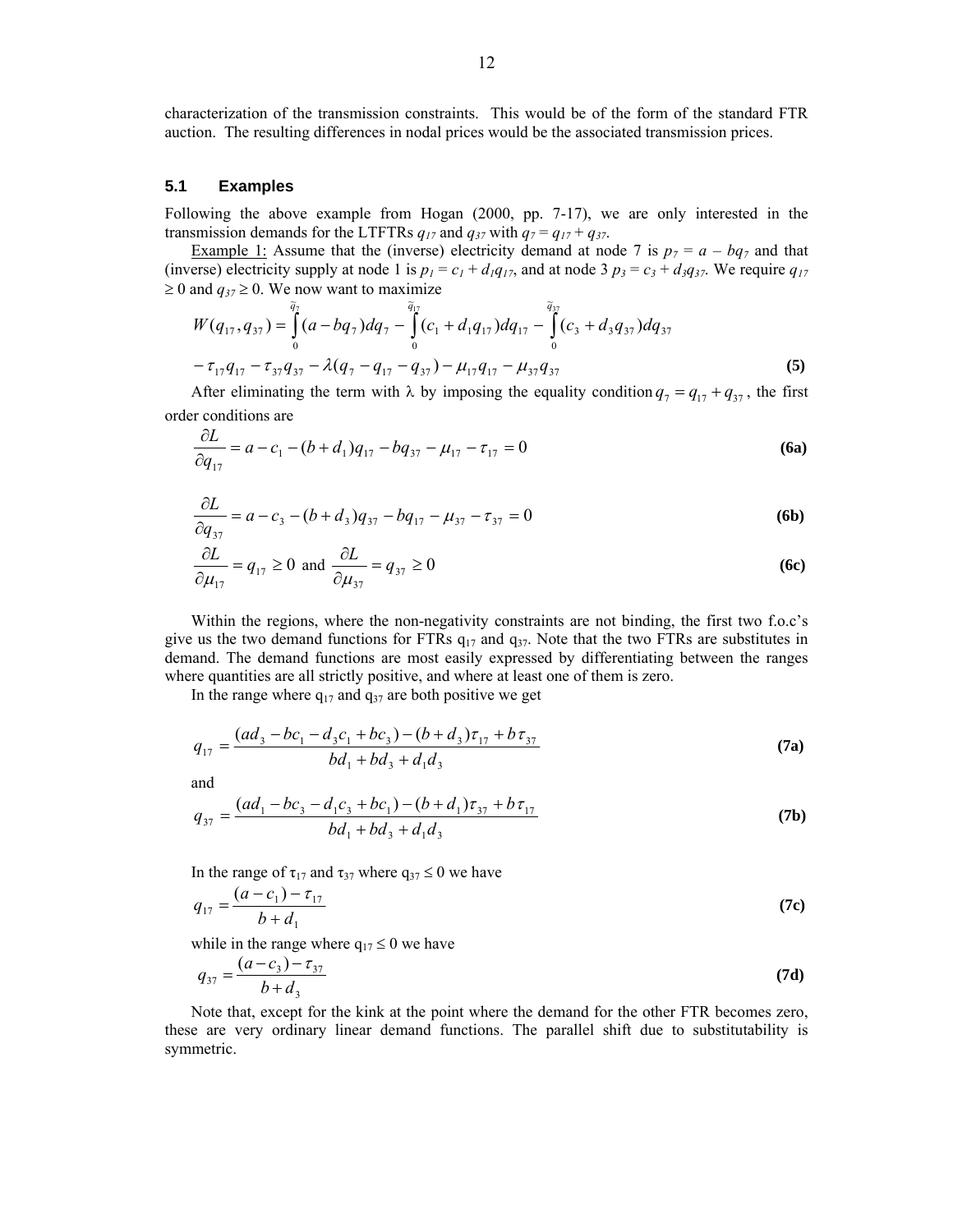Example 2: Instead of the smoothly upward-sloping electricity supply function used above, electricity generation is often modeled with a stepwise rather than linear supply function. In order to capture this feature we assume in a second example that node 1 has low-cost generation with a limited capacity  $\overline{q}_1$ . In contrast, node 3 has high-cost generation with unlimited capacity. Thus, the inverse supply curve for node 1 is  $p_1 = c_1$  for  $0 \le q_1 \le \overline{q}_1$ , while for node 3 it is  $p_3 = c_3$  for  $0 \le q_3 \le \infty$ . We further assume  $c_1 < c_3$ . These assumptions imply

$$
W(q_{17}, q_{37}) = \int_{0}^{\tilde{q}_7} (a - bq_7) dq_7 - \int_{0}^{\tilde{q}_{17}} (c_1) dq_{17} - \int_{0}^{\tilde{q}_{37}} (c_3) dq_{37}
$$
  
-  $\tau_{17}q_{17} - \tau_{37}q_{37} - \lambda(q_7 - q_{17} - q_{37}) - \mu_{17}q_{17} - \mu_{37}q_{37} - \gamma_{17}(q_{17} - \overline{q}_1)$  (8)

After eliminating the term with  $\lambda$  by imposing the equality condition, the first order conditions are

$$
\frac{\partial L}{\partial q_{17}} = a - c_1 - b q_{17} - b q_{37} - \mu_{17} - \tau_{17} - \gamma_{17} = 0
$$
\n(9a)

$$
\frac{\partial L}{\partial q_{37}} = a - c_3 - b q_{37} - b q_{17} - \mu_{37} - \tau_{37} = 0
$$
\n(9b)

$$
\frac{\partial L}{\partial \mu_{17}} = q_{17} \ge 0 \text{ and } \frac{\partial L}{\partial \mu_{37}} = q_{37} \ge 0 \text{ and } \frac{\partial L}{\partial \gamma_{17}} = q_{17} - \overline{q}_{17} \le 0 \tag{9c}
$$

This implies the following inverse demand functions of the two FTRs

$$
\tau_{17} = a - c_1 - b q_{17} - b q_{37} \tag{10a}
$$

$$
\tau_{37} = a - c_3 - b q_{37} - b q_{17} \tag{10b}
$$

for 
$$
0 \le q_{17} \le \overline{q}_1
$$
 and  $0 \le q_{37} \le \infty$ .

Note that in this case the direct demand functions have some discontinuities. The principal condition is that  $q_{17}$  and  $q_{37}$  can both be positive only if  $\tau_{17} + c_1 = \tau_{37} + c_3$ . If the r.h.s. is smaller than the l.h.s. only  $q_{17}$  can be positive and if the l.h.s. is smaller than the r.h.s. only  $q_{37}$  can be positive. If the equality holds the size of both FTR's is indeterminate except that  $q_{17}$  is constrained and both have to add up to  $q_7$ , which itself depends on the sum of marginal generation cost and transmission charge.

To the extent that the inequality  $\tau_{17} + c_1 < \tau_{37} + c_3$  holds, we get  $\frac{\partial q_{17}}{\partial \tau_{17}} = -\frac{1}{L}$  and  $\frac{\partial q_{37}}{\partial \tau_{27}} = 0$ 37 37  $\frac{\partial q_{17}}{\partial \tau_{17}} = -\frac{1}{b}$  and  $\frac{\partial q_{37}}{\partial \tau_{37}} =$  $\frac{q_{17}}{r_{17}} = -\frac{1}{b}$  and  $\frac{\partial q}{\partial \tau}$ *b q*

and, vice versa, for  $\tau_{17} + c_1 > \tau_{37} + c_3$  we get  $\frac{\partial q_{37}}{\partial \tau_{17}} = -\frac{1}{\tau_1}$  and  $\frac{\partial q_{17}}{\partial \tau_{17}} = 0$ 17 17  $\frac{\partial q_{37}}{\partial \tau_{37}} = -\frac{1}{b}$  and  $\frac{\partial q_{17}}{\partial \tau_{17}} =$  $\frac{q_{37}}{r_{37}} = -\frac{1}{b}$  and  $\frac{\partial q}{\partial \tau}$ *b*  $q_{37} = -\frac{1}{2}$  and  $\frac{\partial q_{17}}{\partial q_{17}} = 0$ . Where the inequalities

hold the two cross derivatives are zero, while at the equality they are undefined (infinite).

### **6 The regulatory model**

The regulatory model uses FTRs as the definition of output. In principal, this simplifies the problem for the Transco, and provides a link to the merchant model by employing the critical output definition. The regulator then sets a price index constraint using some set of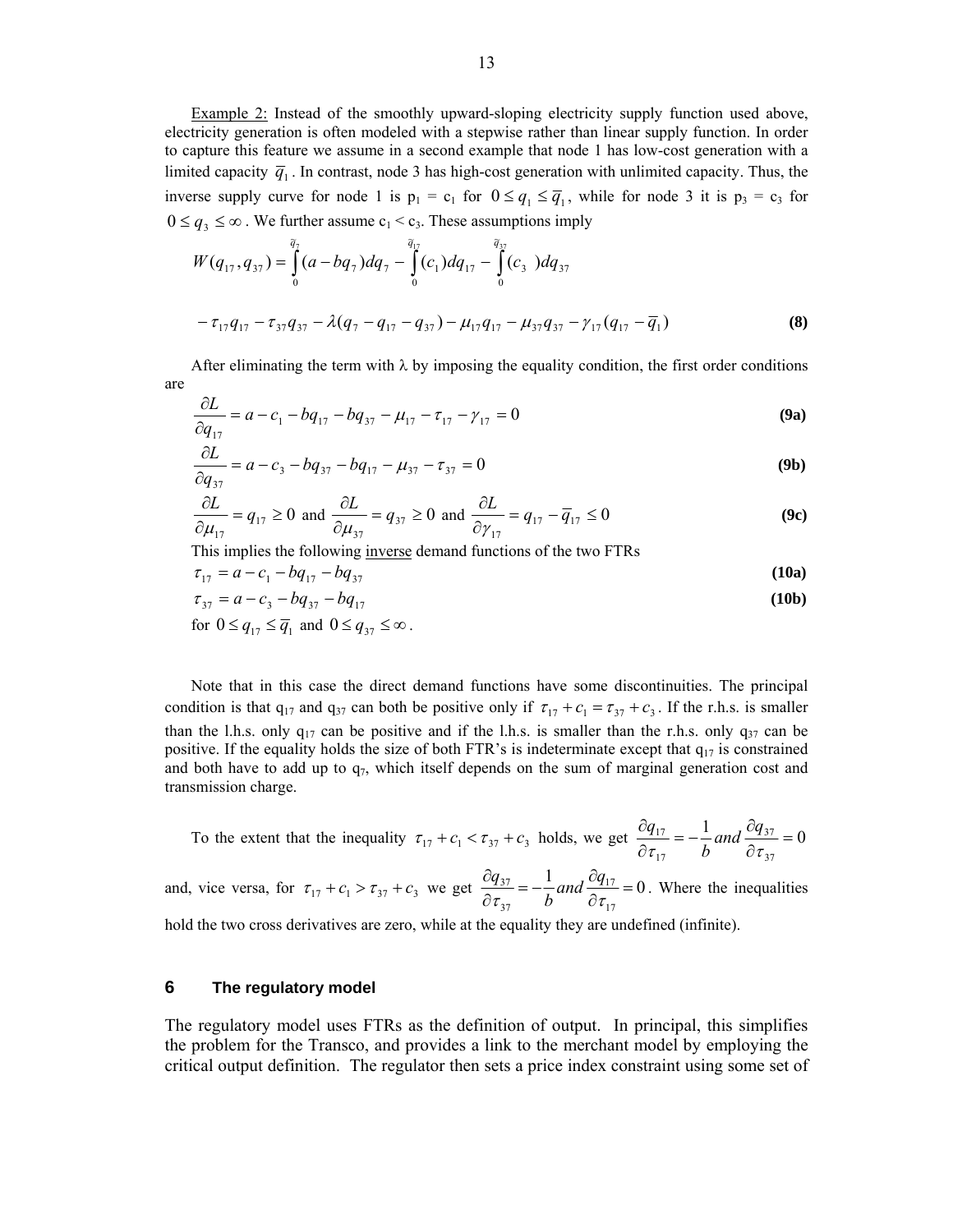weights. In general the index would be adjusted to reflect productivity and inflation effects. Here we simplify by assuming stable costs and demand conditions and consider the repeated application of the incentive mechanism with a myopic Transco optimizing in eac period.

# **6.1 The sequencing of moves**

In applying Vogelsang (2001) without FTRs the sequence of moves would be

- (1) A pre-existing network and point-to-point transmission prices that the Transco has charged up to the present are in place.
- (2) The regulator sets the regulatory pricing constraint.
- (3) The Transco collects information about generation supply and electricity demand at all relevant geographical locations (or at each node).
- (4) The Transco invests in grid capacity.
- (5) The Transco sets point-to-point transmission prices.
- (6) Generators and loads sign bilateral electricity contracts and buy point-to-point transmission services.
- (7) There can be excess supply or excess demand for transmission services on a point-to-point basis. Excess supply could hurt the Transco but would not cause any feasibility problems. Excess demand could cause feasibility problems (although, together with excess supply for other point-to-point relationships the total sum might still be feasible). The Transco could then use non-price rationing and sell point-to-point transmission services to bilaterals on a first-come-first-serve basis. Regulators could impose penalties, giving the Transco incentives to price in such a way that excess demand does not occur (creating excess supply).
- (8) The Transco calculates the fixed fee from the regulatory constraint and charges it to the loads. Alternatively, moves (5)-(8) could be replaced by:
- (5a) There is an ISO, who asks for (sequences of) bids from generators and loads at each node and then calculates nodal prices. Loads (ex post) pay the ISO and generators receive payment in such a way that markets always clear. The Transco receives as congestion payments the difference between what loads pay and what generators receive. Fixed fees are then calculated from the regulatory constraint and are paid by the loads. In this case the Transco does not set prices but only makes available capacities.

Under the FTR mechanism described above in the institutional setup of Section 2 the sequence would include some extra steps. Corresponding to (1)-(8) it would look:

- (1) A pre-existing network and point-to-point transmission prices that the Transco has charged up to the present are in place.
- (2) The regulator sets the regulatory pricing constraint.
- (3) The Transco collects information about generation supply and electricity demand at all relevant geographical locations (or at each node).
- (4) The Transco invests in grid capacity.
- (5) The Transco auctions off point-to-point FTRs, based on the available grid capacity.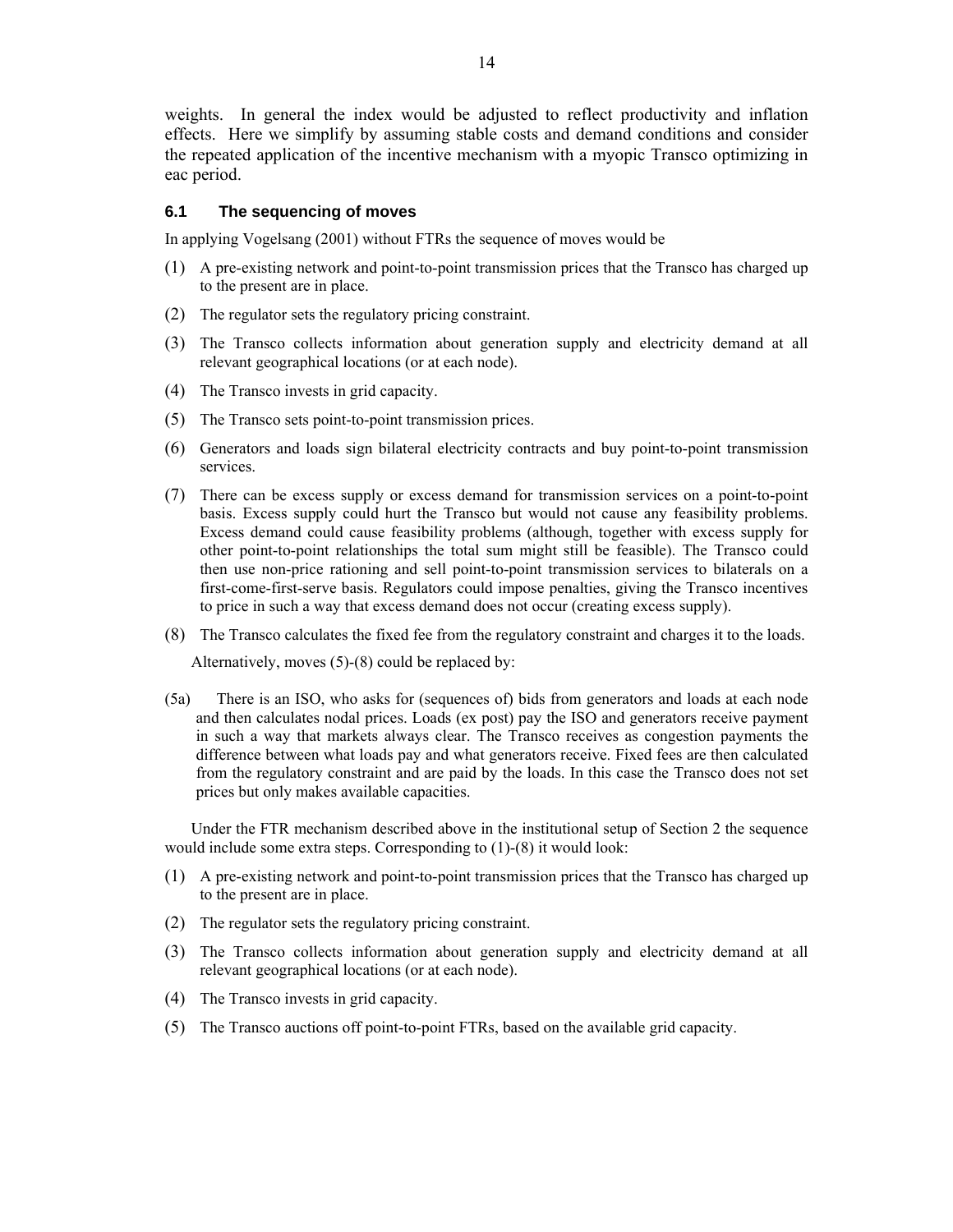- (6) There is an ISO, who asks for (sequences of) bids from generators and loads at each node and then calculates nodal prices. Loads (ex post) pay the ISO according to their last bids and generators receive payment of their last bids in such a way that markets always clear. The owners of FTRs receive as congestion payments the difference between what loads pay and what generators receive. Any excess congestion payments that cannot be allocated to an FTR (because less FTRs were sold than the point-to-point transmission available), go to the Transco. If FTRs are presented, for which there are no point-to-point "flows" to collect, congestion charges from the charges are paid by the Transco (could only happen if capacity is less than FTRs were sold, otherwise the congestion charge would be zero.).
- (7) Fixed fees are then calculated from the regulatory constraint, based on congestion charges, and are paid by the loads. In this case the Transco does not set prices but only makes available capacities.13

# **6.2 A More General Framework**

l

Assume a transmission network with several nodes, and an institutional structure of a Transco (combined with an ISO) that sells LTFTRs in order to carry out transmission expansion projects.<sup>14</sup> These projects possibly involve large and lumpy meshed networks. LTFTRs are assumed to be point-to-point balanced financial transmission right obligations. There are various established agents (generators, Gridcos, marketers, etc.) interested in the transmission grid expansion that do not have market power in their respective markets or in "adjacent" markets.<sup>15</sup>

There is a sequence of auctions at each period  $t$  where participants buy and sell LTFTRs<sup>16</sup> (and therefore possibly reconfigure the existing FTR allocations), culminating in a real time auction at which time all FTRs are cashed out. We assume that no valuable FTRs remain unallocated at each  $t$ <sup>17</sup>. The Transco seeks to maximize expected profits at each auction subject to simultaneous feasibility constraints, and a two-part tariff cap constraint.<sup>18</sup>. We use regulation of the Transco's price structure to promote adequate signals for efficient expansion. The Transco carries out a longrun intertemporal maximization that also considers recovery of fixed costs. The transmission outputs are the incremental LTFTRs between consecutive periods.

Suppose we define the problem using the least cost solution for the network configuration that meets a given demand. Over the domain, where  $t<sup>t</sup>q = 0$ , let

$$
c^*\left(q, K^{t-1}, H^{t-1}\right) = \underset{K^t \in K, H^t \in H}{Min} \left\{ c\left(K^t, K^{t-1}, H^t, H^{t-1}\right) \middle| H^t q \le K^t \right\}.
$$
\n(11)

<sup>&</sup>lt;sup>13</sup> We assume (as in equation 1 below) that the fixed fees go to the Transco. That means the auction only yields revenues based on the expected congestion charges. We also assume that the grid investment is common knowledge, and that the participants in the auction are well informed about electricity demands and generation supplies. Likewise, the auction prices are the prices in the Transco's optimization problem in equation 1 below.

<sup>&</sup>lt;sup>14</sup> The Transco might possibly take care of operating the short-run energy market (*pool*) too. We abstract from the other markets such as the market for bilateral contracts, and the market for capacity reserves.  $<sup>15</sup>$  Joskow and Tirole (2000) analyze the welfare implications of market power in the markets of financial and</sup> physical transmission rights.

<sup>&</sup>lt;sup>16</sup> LTFTRs are sold in each auction for the total length of the periods.

<sup>&</sup>lt;sup>17</sup> This assumption eliminates the need for proxy awards. Note however that there are always unallocated FTRs (e.g. due to change in flows) but not all of them are "valuable". Hogan (2002a) and Kristiansen and Rosellón (2006) assume unallocated capacity and FTRs that permit the ISO to handle negative externalities due to an expansion project through proxy awards.

<sup>&</sup>lt;sup>18</sup> For a joint energy and transmission rights auction, and assuming a fixed transfer matrix, O´Neill et al (2002) show that revenue adequacy is met whenever capacity does not decrease over periods. The simultaneous feasibility constraints guarantee that all payments required under the LTFTR obligations are met whenever capacity in period  $t+I(K^{t+1})$  is greater than capacity at period  $t(K^t)$ .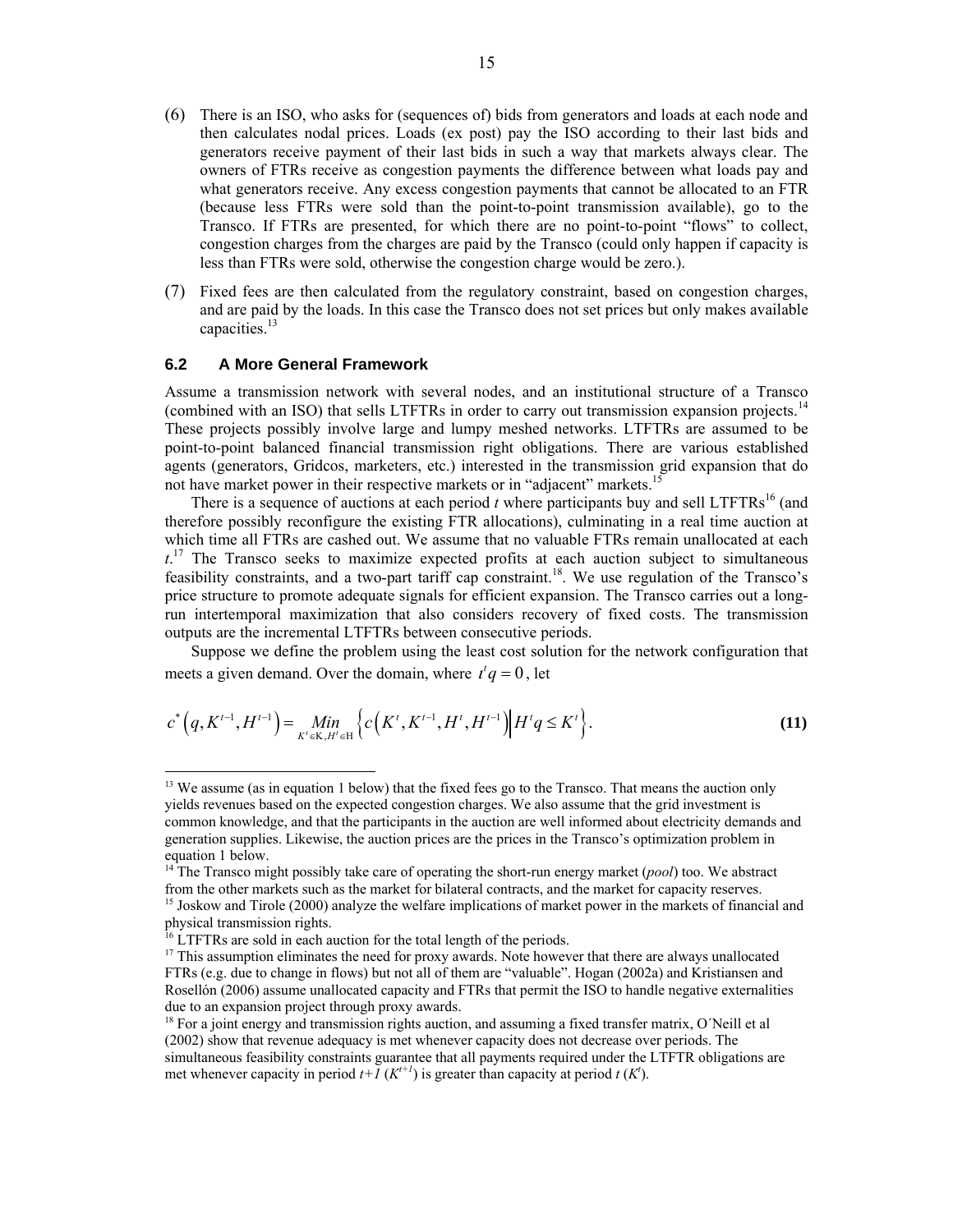where:

$$
q^{t} = \text{the net injections in period } t \text{ (FTRs are derived from : } \sum_{j} \tau_{j}^{t} = q^{t}; \tau_{j}^{t} = \begin{bmatrix} -x \\ 0 \\ 0 \\ \vdots \\ -x \\ 0 \end{bmatrix})^{19}
$$

 $K<sup>t</sup>$  = available transmission capacity in period *t* 

 $H<sup>t</sup>$  = transfer admittance matrix at period *t* 

 $i^t$  = a vector of ones

Here,  $c(K^t, K^{t-1}, H^t, H^{t-1})$  is the cost of going from one configuration to the next. The cost level can also be affected by a change in flows only, even when there is no line capacity expansion (note that this is not likely to depend only on the difference in the configuration; e.g., there are economies of scale and scope). At each time *t*, when expansion takes place matrix *H* will be affected due to possible changes in the geometry of the network including changes in impedances.<sup>20</sup> Here the output is still defined in terms of incremental FTRs. See Gribik et al. (2004) for a discussion of separate rights associated with impedances and prices for impedances as in O'Neill et al. (2005).

For a load-flow model for real power (DC load approximation), the Transco's profit maximization problem is given by:

$$
Max\pi^{t} = \tau^{t}(q(\tau^{t}) - q^{t-1}) + F^{t}N^{t} - c^{*}(q(\tau^{t}), K^{t-1}, H^{t-1})
$$
\n(12)

subject to

$$
\tau^{t}Q^{w} + F^{t}N^{t} \leq \tau^{t-1}Q^{w} + F^{t-1}N^{t}
$$
\n(13)

where:

 $\overline{a}$ 

 $\tau^t$  = vector of transmission prices between locations in period *t* 

of allowing changes in the geometry of the network due to an expansion project.

 $F^t$  = fixed fee in period *t* 

<sup>&</sup>lt;sup>19</sup> '*q*' refers to net injections of the form  $q^i$ , while the FTRs are of the form  $q^{ij}$ . The FTRs form a matrix  $Q =$  $[q^{ij}]$  so that the vector of net injections is  $q = Qe$ , where *e* is a unit vector. Since we are assuming that FTRs are point-to/point obligations, we can indistinctively use net injections or FTRs as output (see Hogan, 2002b).<br><sup>20</sup> As in O'Neill et al (2002), the constraint on *H* could alternatively be defined under the assumption of fixed network topology (e.g.,  $H(q^t, Z^t) = H(z^t)q^t \leq K^t, \forall t$ ). We chose now the more general approach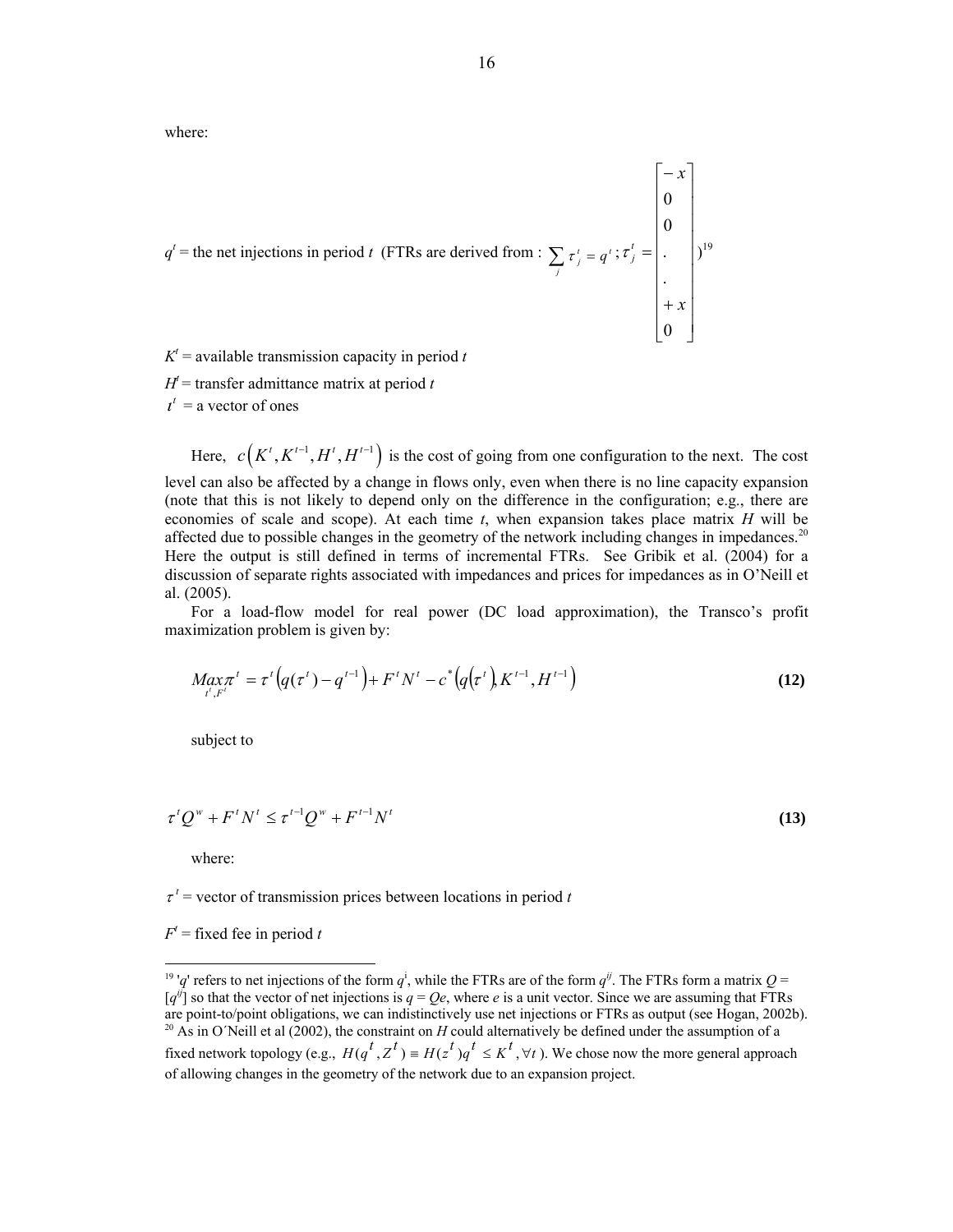$N<sup>t</sup>$  = number of consumers in period *t* 

$$
Q^w=(q^t-q^{t-1})^w
$$

 $w =$  type of weight.

Equation (12) provides the profit function of a Transco that auctions LTFTRs at each period *t*. Incomes of the Transco are variable  $(\tau^t (q(\tau^t) - q^{t-1}))$ : income from LTFTRs) and fixed  $(F^t N^t)$ : income from fixed charges to consumers). The cost *c* of going from one configuration to the next in (1) depends on FTRs, capacity *K*, and the transfer admittance matrix *H*.

As in Vogelsang (2001), the proposed price cap index (13) is defined on two-part tariffs: a variable fee  $\tau^t$  and a fixed fee *F*. However, the output is now incremental LTFTRs. The weighted number of consumers  $N<sup>t</sup>$  is assumed to be determined exogenously. Note that period  $(t-1)$  basically provides prices, quantities and costs that are needed for regulation in the next period.

If the demand and optimized cost functions are differentiable,  $^{21}$  the first order optimality conditions are:

$$
\nabla q(\tau - \nabla_q c^*) = Q^{\mathbf{w}} - (q(\tau) - q^{t-1})
$$
\n(14)

The analysis of Vogelsang (2001) points to this key relationship in analyzing the incentive properties of the regulatory price cap constraints. In the case of transmission expansion, the demand and cost functions are only piecewise differentiable, and in general they are not separable. However the local properties might in many circumstances be those of well-behaved functions, and this can give some insight about the direction of the incentive effects

### **6.2.1 Example**

Consider again the example in Hogan (2000, pp. 7-17), we reformulate (12) through (13) as:

$$
\underset{\tau_{17}^t,\tau_{37}^t,\Gamma'}{\text{Max}} \tau_{17}^t (q_{17}^t (\tau^t) - q_{17}^{t-1}) + \tau_{37}^t (q_{37}^t (\tau^t) - q_{37}^{t-1}) + F^t N^t - c^* (q(\tau^t), K^{t-1}, H^{t-1}) \quad (12a)
$$

subject to

l

$$
\tau_{17}^{\prime}Q_{17}^{\prime\prime} + \tau_{37}^{\prime}Q_{37}^{\prime\prime} + F^{\prime}N^{\prime} \leq \tau_{17}^{\prime -1}Q_{17}^{\prime\prime} + \tau_{37}^{\prime -1}Q_{37}^{\prime\prime} + F^{\prime -1}N^{\prime}
$$
\n(13a)

<sup>21</sup> The demand function is probably well behaved. The properties of  $c^* (q(\tau), K^{t-1}, H^{t-1})$  remain an open question. Note, that by construction we always have  $t^{\dagger}q(\tau)=0$ . It is reasonable to assume  $c^*\big(q(\tau), K^{t-1}, H^{t-1}\big) < \infty$ , so there is always a solution. It should be also true that  $c^* (q(\tau), K^{t-1}, H^{t-1})$  is piecewise partially differentiable in q almost everywhere. In general, it is not likely that  $Hq = K$ . There are many contingency constraints in security constrained dispatch. In addition, the feasible sets of topologies, impedances and capacities is not convex, and the cost function itself is not likely to be convex. Hence the optimized cost function  $c^* ( q ( \tau^t ) , K^{t-1} , H^{t-1} )$  could be very complicated.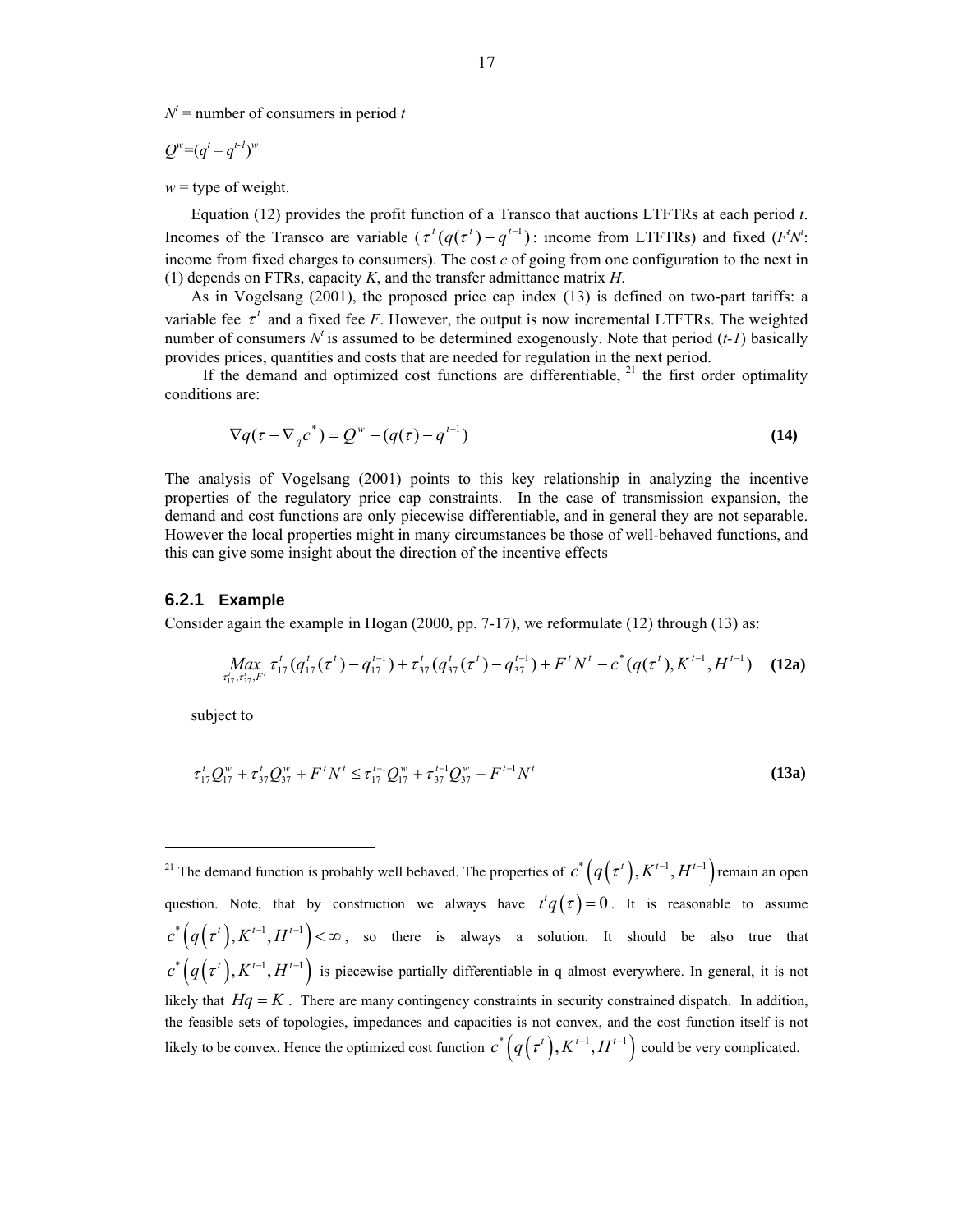Assuming that the constraint is binding, equation (13a) can be substituted into term  $F<sup>t</sup>N<sup>t</sup>$  of the objective function. The maximization problem then turns into:

$$
\underset{r'_{17},r'_{37}}{\text{Max }} \tau'_{17}(q'_{17}(\tau')-q_{17}^{\prime -1})+\tau'_{37}(q'_{37}(\tau')-q_{37}^{\prime -1})+(\tau'^{-1}_{17}-\tau'_{17})Q^{\text{w}}_{17}+(\tau'^{-1}_{37}-\tau'_{37})Q^{\text{w}}_{37}-c^{*}(q(\tau'), K'^{-1}, H'^{-1}) \textbf{(15)}
$$

The two first-order conditions of (15) lead to:

$$
(\tau_{17}^t - \frac{\partial c^*}{\partial q_{17}^t}) \frac{\partial q_{17}^t}{\partial \tau_{17}^t} + (\tau_{37}^t - \frac{\partial c^*}{\partial q_{37}^t}) \frac{\partial q_{37}^t}{\partial \tau_{17}^t} = Q_{17}^w - q_{17}^t + q_{17}^{t-1}
$$
\n(16a)

and

$$
(\tau_{37}^t - \frac{\partial c^*}{\partial q_{37}^t}) \frac{\partial q_{37}^t}{\partial \tau_{37}^t} + (\tau_{17}^t - \frac{\partial c^*}{\partial q_{17}^t}) \frac{\partial q_{17}^t}{\partial \tau_{37}^t} = Q_{37}^w - q_{37}^t + q^{t-1}_{37}
$$
(16b)

Note that we need to allow for expansion and contraction in order to keep the FTRs on the cost function. All costs would then be instantaneous costs. We will initially consider two types of weights: chained Laspeyres weights ( $w = t-1$ ) and idealized weights ( $w = *$ ). As discussed above, Laspeyres weights are easily calculated and have shown nice economic properties under stable cost and demand conditions (see Ramírez and Rosellón, 2002). Idealized weights correspond to perfectly predicted quantities and posses strong efficiency properties (Laffont and Tirole, 1996).

# **6.2.1.1 Case 1: Idealized weights**

If we use idealized weights with  $Q_{17}^w = q_{17}^* - q_{17}^{t-1}$  and  $Q_{37}^w = q_{37}^* - q_{37}^{t-1}$  then we get

$$
(\tau_{17}^t - \frac{\partial c^*}{\partial q_{17}^t}) \frac{\partial q_{17}^t}{\partial \tau_{17}^t} + (\tau_{37}^t - \frac{\partial c^*}{\partial q_{37}^t}) \frac{\partial q_{37}^t}{\partial \tau_{17}^t} = q_{17}^t - q_{17}^t
$$
\n(17a)

and

l

$$
(\tau_{37}^t - \frac{\partial c^*}{\partial q_{37}^t}) \frac{\partial q_{37}^t}{\partial \tau_{37}^t} + (\tau_{17}^t - \frac{\partial c^*}{\partial q_{17}^t}) \frac{\partial q_{17}^t}{\partial \tau_{37}^t} = q_{37}^* - q_{37}^t
$$
 (17b)

These two necessary are satisfied for prices to equal marginal costs. Under the regulatory constraint and a unique solution, idealized weights are sufficient for transmission nodal prices to equal marginal costs whenever

$$
\left(\frac{\partial q_{17}^i}{\partial \tau_{17}^i}\right) \cdot \left(\frac{\partial q_{37}^i}{\partial \tau_{37}^i}\right) \neq \left(\frac{\partial q_{37}^i}{\partial \tau_{17}^i}\right) \cdot \left(\frac{\partial q_{17}^i}{\partial \tau_{37}^i}\right) \tag{17}
$$

This does not appear to be a very restrictive condition.<sup>22</sup>

# **6.2.1.2 Case two: Last period's quantities as weights**

If we use last period's weights with  $Q_{17}^w = q_{17}^{t-1} - q_{17}^{t-2}$  and  $Q_{37}^w = q_{37}^{t-1} - q_{37}^{t-2}$ , the first order conditions imply

<sup>&</sup>lt;sup>22</sup> With invertible demand, det  $(\nabla q) \neq 0$ ,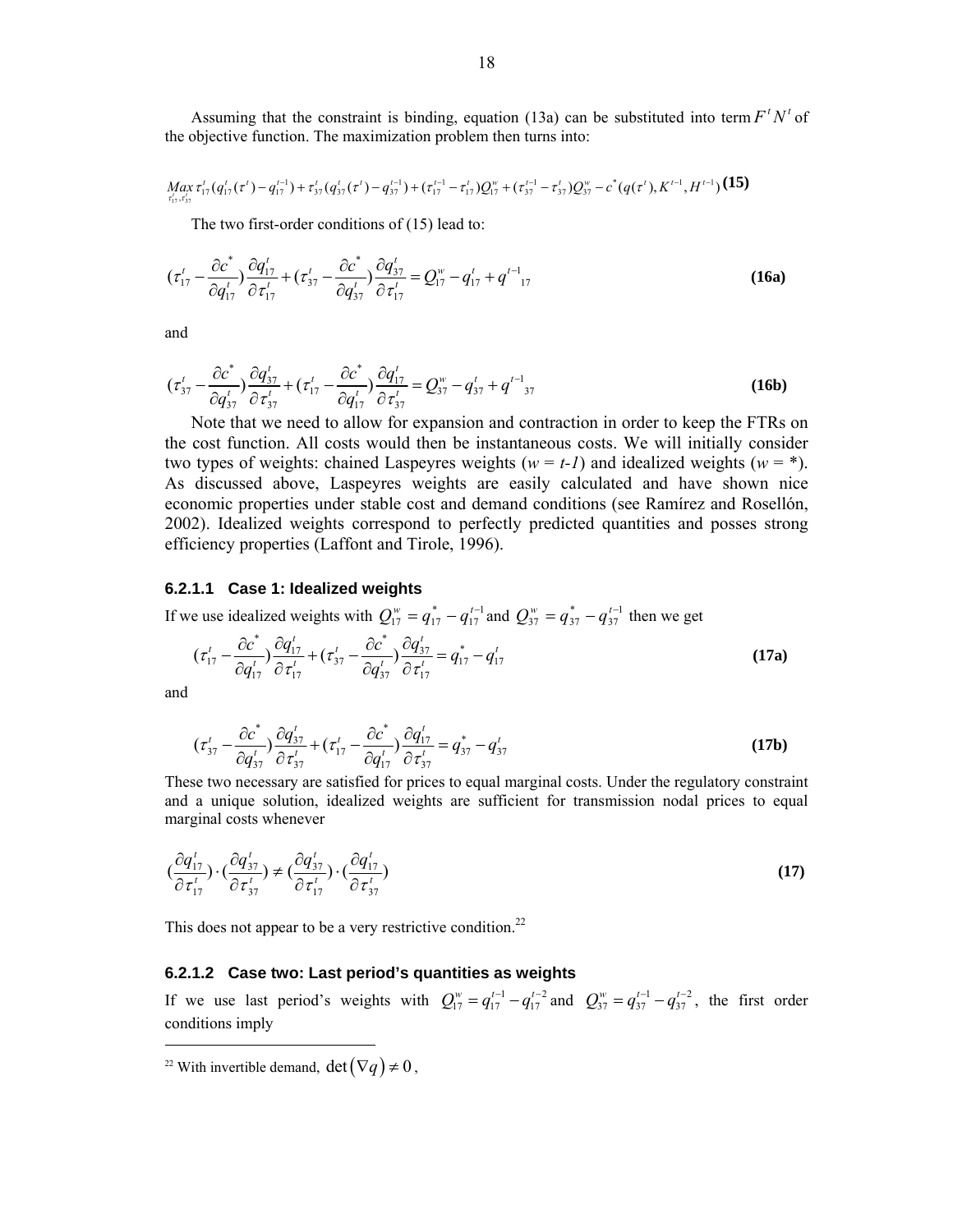$$
(\tau_{17}^t - \frac{\partial c^*}{\partial q_{17}^t}) \frac{\partial q_{17}^t}{\partial \tau_{17}^t} + (\tau_{37}^t - \frac{\partial c^*}{\partial q_{37}^t}) \frac{\partial q_{37}^t}{\partial \tau_{17}^t} = (q_{17}^{t-1} - q_{17}^{t-2}) - (q_{17}^t - q_{17}^{t-1})
$$
\n(18a)

and  
\n
$$
(\tau_{37}^t - \frac{\partial c^*}{\partial q_{37}^t}) \frac{\partial q_{37}^t}{\partial \tau_{37}^t} + (\tau_{17}^t - \frac{\partial c^*}{\partial q_{17}^t}) \frac{\partial q_{17}^t}{\partial \tau_{37}^t} = (q_{37}^{t-1} - q_{37}^{t-2}) - (q_{37}^t - q_{37}^{t-1})
$$
\n(18b)

Note that the right hand side of equations 18a and 18b represents the negative of the growth rates of the incremental FTRs. Given the assumption of stationary cost and demand functions positive growth in period t is associated with a reduction in price, while negative growth can also be associated with a reduction in price as long as  $q^t$  -  $q^{t-1} > 0$ . We first consider the conditions for a positive growth rate. Assume that the cross-derivatives have the same sign. In fact, we would normally assume that they are equal to each other so that the integrability conditions hold. This would be true in the absence of income effects. Now, if they are complements and if prices are above marginal costs the current transmission quantities will exceed last period's quantities, which means that prices have been lowered. If, as in the examples above, the two services are substitutes we are only sure to get this effect if the cross effects are smaller than the direct effects. If prices are below marginal costs we get the opposite results. So, we get a closer approximation of prices to marginal costs unless cross effects are too large.

Now consider the case of a negative growth rate but still a positive incremental FTR in period t. This would hold if

$$
(\tau_{17}^t - \frac{\partial c^*}{\partial q_{17}^t}) \frac{\partial q_{17}^t}{\partial \tau_{17}^t} + (\tau_{37}^t - \frac{\partial c^*}{\partial q_{37}^t}) \frac{\partial q_{37}^t}{\partial \tau_{17}^t} - (q_{17}^{t-1} - q_{17}^{t-2}) = -(q_{17}^t - q_{17}^{t-1}) < 0
$$
\n(19a)

and  
\n
$$
(\tau_{37}^t - \frac{\partial c^*}{\partial q_{37}^t}) \frac{\partial q_{37}^t}{\partial \tau_{37}^t} + (\tau_{17}^t - \frac{\partial c^*}{\partial q_{17}^t}) \frac{\partial q_{17}^t}{\partial \tau_{37}^t} - (q_{37}^{t-1} - q_{37}^{t-2}) = -(q_{37}^t - q_{37}^{t-1}) < 0
$$
\n(19b)

Since last period's incremental FTRs are nonnegative, the conditions for prices to fall are actually weaker than those expressed in the previous paragraph; and they are weaker the larger last period's incremental FTRs.

# **7 Merchant Transmission**

The use of FTRs as the output definition links the regulatory model to the basics of merchant transmission investment. In effect merchant investment is like the regulated investment without the guarantee of the fixed charge or price index constraint.

# **7.1 Open Entry**

A conceptual step further away from Vogelsang (2001) would be a merchant transmission approach based on the same basic regulatory constraint. It would start with an existing grid that could be owned by a Transco and add a free-entry feature for grid extensions (including deepening investments). Any additional grid capacity added would be entitled to revenues from FTRs on additional point-to-point transmissions made possible by this capacity expansion.<sup>23</sup> One problem is to calculate the additional outputs attributable to new generations of capacity. This is, however, a standard problem of the merchant transmission approach. In contrast, the current approach is compatible with economies of scale and scope that would be typical for transmission. There remains the issue of loop flow if that leads to diseconomies of scope. Under this mechanism, a

 $^{23}$  This requires duplicate calculations of all nodal prices, both with and without that additional capacity. Alternatively, flowgate rights could be calculated with the same information.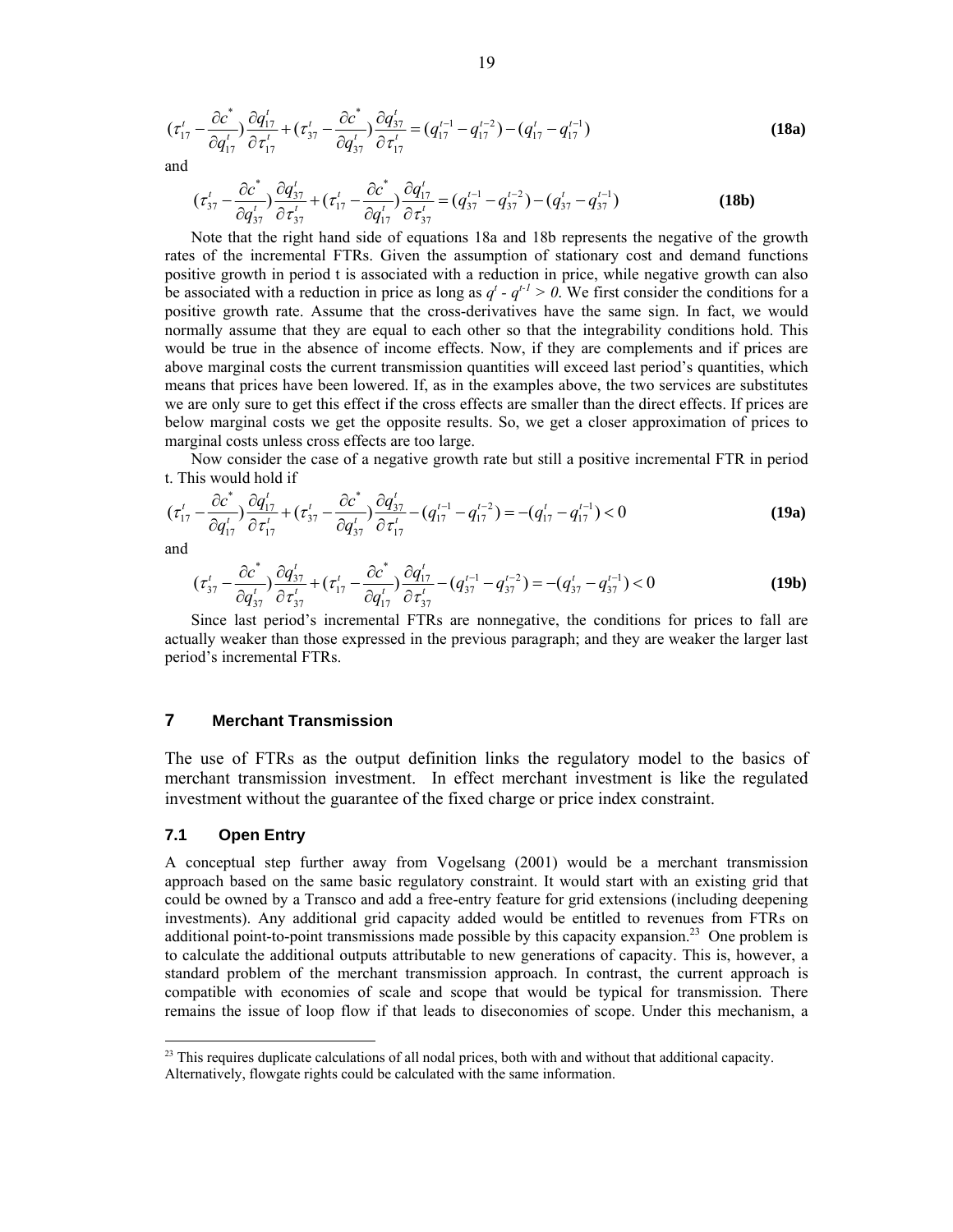merchant would have an incentive to invest if the congestion revenue to be expected from the additional capacity exceeds its cost or if average congestion revenue exceeds average cost of the new capacity. If there are no economies of scale for the new capacity one would get to the optimal capacity in a single step, whereas the pure Transco approach would only get there half way.

Joskow and Tirole (2005) critique proposed merchant investment schemes for transmission grids to a set of criticisms. An issue of particular importance is that of lumpiness or economies of scale. Joskow and Tirole show that merchant investment based on nodal pricing as the investment reward could not hope to recover optimal lumpy investment because the nodal prices would fall, as a result of the investment and therefore marginal prices could not cover average cost of such investment. By using a two-part tariff scheme the above merchant investment approach could, in principle, do better than simple linear nodal pricing.

# **7.2 Irreversible investments**

If we assume irreversible investments in the sense of pure sunk costs of line capacities (with infinite lives), capacities would only be expanded, not contracted. Thus, some transmission demand would have to grow in order to induce a change in capacities. This could relate to changes in generation supply (e.g., retirement of a generation plant or reduced generation costs at all plants) or increased electricity demands. If we assume a system that is currently optimized and there is an exogenous shock we would likely require some line expansion, while the resulting system would not be optimal compared to one that was originally designed for the new transmission demand. The cost of expansion would definitely be positive. We could also look at fluctuating transmission demands and capacities that can only be adjusted upwards and only over longer periods. The question then would be what the optimal capacity is for coping with peak problems, while optimizing capacity utilization the rest of the time.

# **8 Conclusion**

In this paper we address regulatory approaches to electricity transmission expansion in a manner that is compatible with merchant investment in the context of price-taking generators and loads. The regulatory model is an extension of Vogelsang (2001) for meshed projects. Transmission output is defined in terms of incremental LTFTRs for lumpy and large transmission projects. With idealized weights, as well as under Laspeyres weights, we are able to identify the conditions for marginal cost pricing. This is a step in a research agenda. Principle questions include how practically characterize the piecewise cost functions, incorporate changes in topology and how to address the global rather than local optimality properties of the incentives.

# **9 References**

Brunekreeft, G., K. Neuhof, and D. Newbery, (2005). "Electricity Transmission: An Overview of the Current Debate," Utilities Policy, Elsevier, Vol. 13, No. 2, pp. 73-93, June.

Bushnell, J. B., and S. E. Stoft (1997) "Improving Private Incentives for Electric Grid Investment," *Resource and Energy Economics* 19, 85-108.

California ISO and London Economics International (2003),"A Proposed Methodology for Evaluating the Economic Benefits of Transmission Expansions in a Restructured Wholesale Electricty Market," mimeo, (http://www.caiso.com/docs/2003/03/25/2003032514285219307).

Gans, J. S. and S. P. King (1999), "Options for Electricity Transmission Regulation in Australia," University of Melbourne, September 10.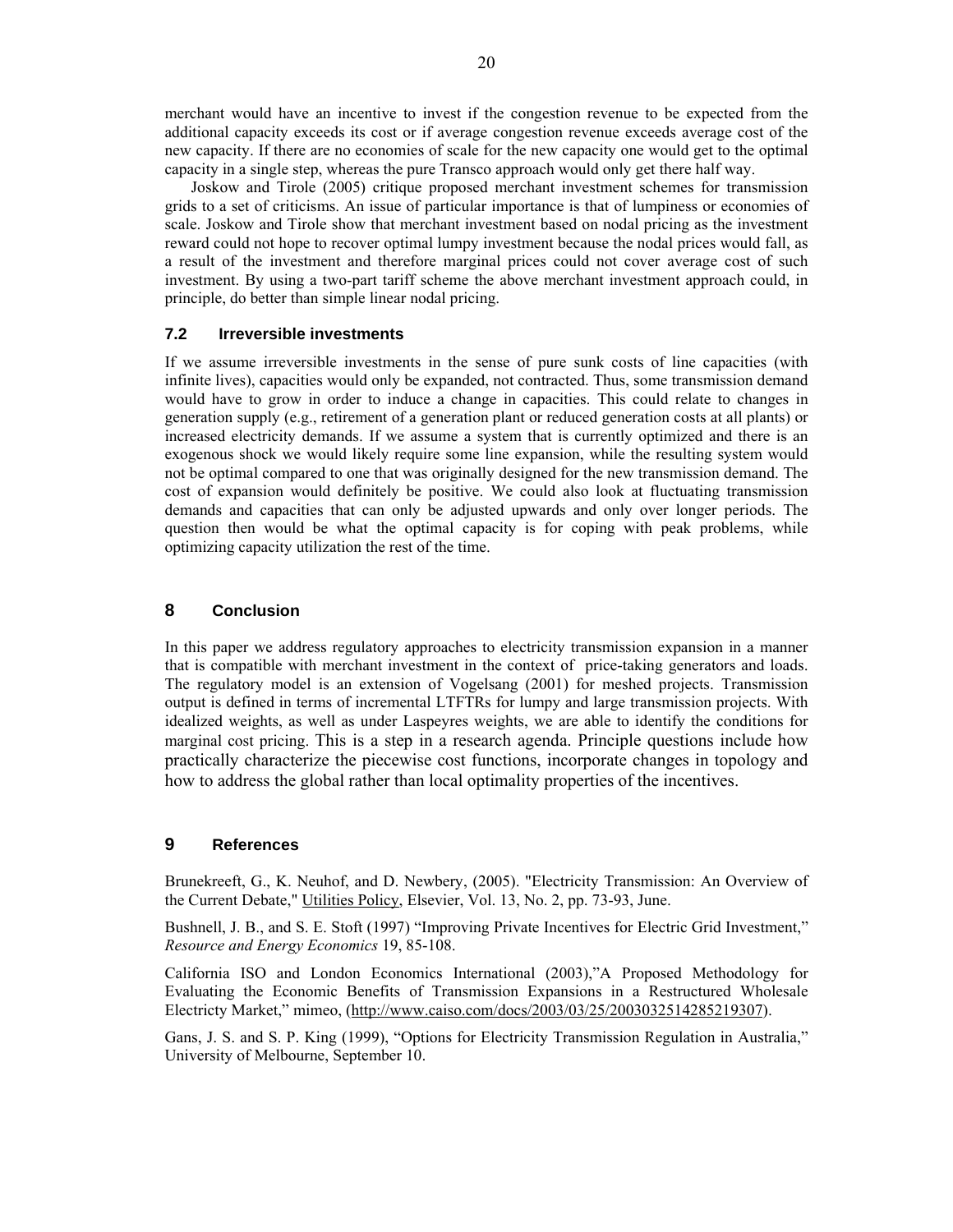Grande, O. S., and I. Wangensteen (2000) "Alternative Models for Congestion Management and Pricing Impact on Network planning and Physical Operation," *CIGRE*, Paris, aug/sept.

Gribik, P. R., D. Shirmohammadi, J.S. Graves, J.G. Kritikson (2004), "Transmission Rights and Transmission Expansion," IEEE Transactions on Power Systems, Vol. 20, No. 4 November 2004, pp. 1728-1737.

Harvey, S. M. (2002) "TCC Expansion Awards for Controllable Devices: Initial Discussion," Mimeo.

Hogan, W. (2002a) "Financial Transmission Right Incentives: Applications Beyond Hedging." Presentation to HEPG Twenty-Eight Plenary Sessions, May 31, http://www.ksg.harvard.edu/people/whogan.

Hogan, W. (2002b) "Financial Transmission Right Formulations," Mimeo, JFK School of Government, Harvard Electricity Policy Group Harvard University, http://www.ksg.harvard.edu/people/whogan.

Hogan (2000) "Flowgate Rights and Wrongs", Mimeo, JFK School of Government, Harvard Electricity Policy Group Harvard University, http://www.ksg.harvard.edu/people/whogan.

Hogan, W. (1992) "Contract Networks for Electric Power Transmission," *Journal of Regulatory Economics*, 4, 211-242.

Joskow, P. and J. Tirole (2000) "Transmission Rights and Market Power on Electric Power Networks," *RAND Journal of Economics*, vol. 31, no. 3, Autumn, pp. 450-487.

Joskow, P. and J. Tirole (2005) *"*Merchant Transmission Investment," *The Journal of Industrial Economics,* volume 53, issue 2, Page 233, June.

Kristiansen, T., Rosellón, J., 2006. A Merchant Mechanism for Electricity Transmission Expansion. *Journal of Regulatory Economics,* 29, no. 2 (March), pp. 167-193

Laffont, J.J., and J. Tirole (1996) "Creating Competition through Interconnections: Theory and Practice," *Journal of Regulatory Economics*, 10: 227-256.

Léautier, T.-O. (2000) "Regulation of an Electric Power Transmission Company," *The Energy Journal*, vol. 21, no. 4, pp. 61-92.

Littlechild, S. (2003) "Transmission Regulation, Merchant Investment, and the Experience of SNI and Murraylink in the Australian National Electricity Market", mimeo, (http://www.ksg.harvard.edu/hepg/Papers/Littlechild.Transmission.Regulation.Australia.pdf) *.* 

Littlechild, S. and C. Skerk. (2004) "Regulation of Transmission Expansion in Argentina: Part I – State Ownership, Reform and the Fourth Line." CMI Working Paper 61. 15 November 2004. ( http://www.ksg.harvard.edu/hepg/Papers/Littlechild.Regulation.Transmission.Expansion.Argentina .PartI.pdf )

Pérez-Arriaga, J. I., F. J. Rubio and J. F. Puerta Gutiérrez et al. (1995) "Marginal Pricing of Transmission Services: An Analysis of Cost Recovery," *IEEE Transactions on Power Systems*, vol. 10, no. 1, February.

O'Neill, R., E.S. Barthlomew, B.F. Hobbs, R. Baldick (2005), "A Complete Real-time Electricity Market Design," IEEE (mimeo), December 2005.

O´Neill R. P., U. Helman, B. F. Hobbs, W. R. Stewart Jr., and M. H. Rothkopf (2002) " A Joint Energy and Transmission Rights Auction: Proposal and Properties," Mimeo.

Ordover, J. and J. Panzar (1982), "On the Nonlinear Pricing of Inputs," *International Economic Review* 23, pp. 659-675.

Pope, S. (2002) "TCC Awards for Transmission Expansions," Mimeo.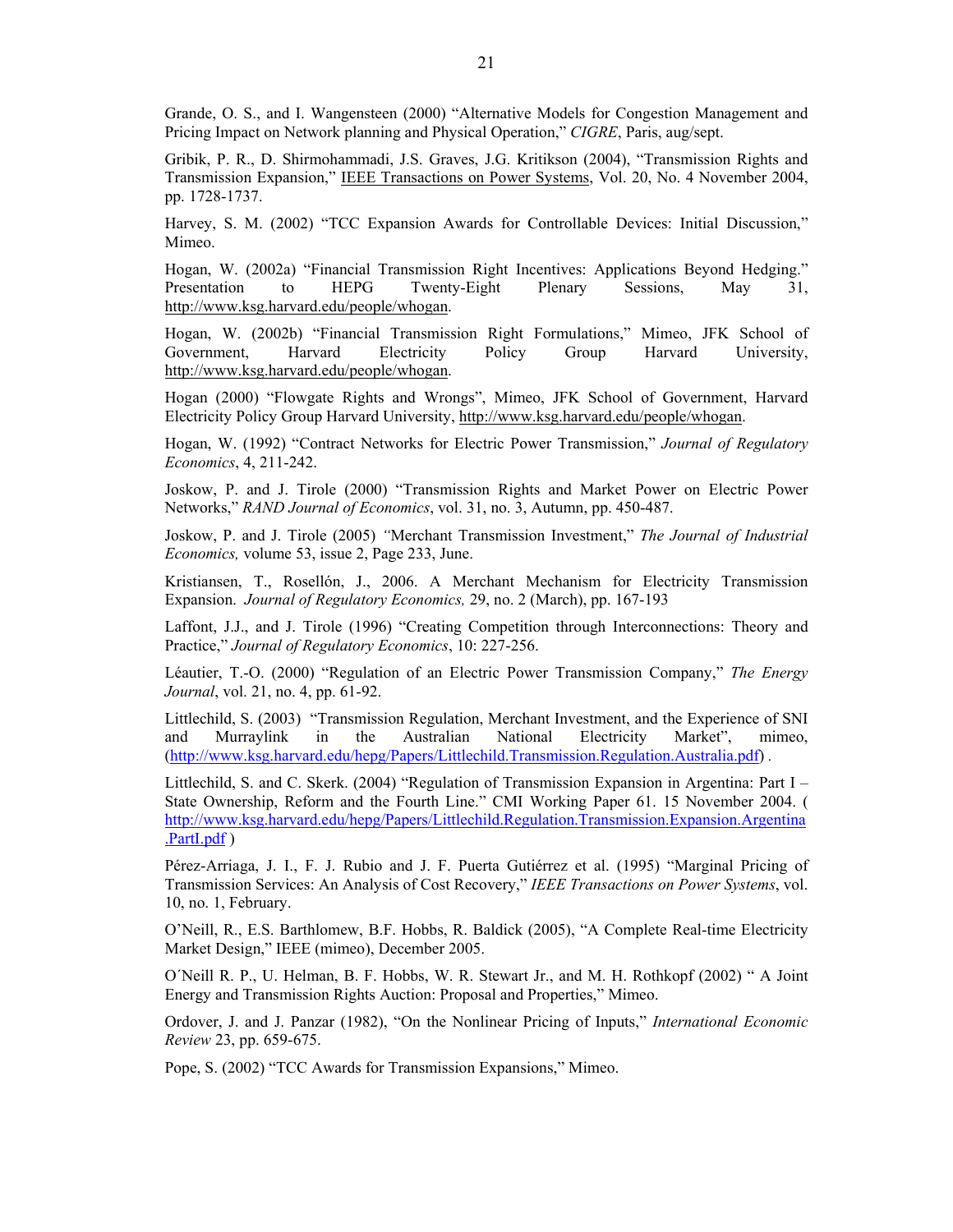Ramírez, J. C. and J. Rosellón (2002) "Pricing Natural Gas Distribution in Mexico," *Energy Economics*, vol. 24, no. 3, pp. 231-248.

Rosellón, J. (2007), "An Incentive Mechanism for Electricity Transmission Expansion in Mexico," *Energy Policy*, Article in Press, (available on line 12 December 2006).

Rubio-Odériz, J., and I. J. Pérez-Arriaga (2000) "Marginal Pricing of Transmission Services: A Comparative Analysis of Network Cost Allocation Methods," *IEEE Transactions on Power Systems*, vol. 15, no. 1, February.

Sappington, David and David Sibley (1988), "Regulating Without Cost Information: The Incremental Surplus Subsidy Scheme," *International Economic Review* 29, pp. 297-306.

Sheffrin, Anjali, and F. A. Wolak (2001) "Methodology for Analyzing Transmission Upgrades: Two Alternative Proposals," Mimeo.

Stoft, S, (2006), "Transmission Investment in a Deregulated Power Market," Chapter 4 in in F. Lévêque, Competitive Electricity Markets and Sustainability, Edward Elgar Publishing Limited.

Stoft, S. and F. Graves, (2000) "PBR Designs for Transcos: Towards a Comparative Framework, The Electricity Journal, Vol.13, No. 7, August 2000.

Transpower (2002). Confirmed Pricing Methodology. Final Design Principles. Mimeo.

Vogelsang, I. (2006). "Electricity Transmission Pricing and Performance-based Regulation," *Energy Journal,* 27(4): 97(30).

Vogelsang, I. (2001), "Price Regulation for Independent Transmission Companies," *Journal of Regulatory Economics*, vol. 20, no. 2, September.

Wilson, R. (2002), "Architecture of Power Markets," *Econometrica*, Vol. 70, No. 4, pp. 1299-1340.

Wolak, F. A. (2000) "An Empirical Model of the Impact of Hedge Contract on Bidding Behavior in a Competitive Electricity Market," *International Economic Journal*, Summer, 1-40.

<sup>&</sup>lt;sup>i</sup> William W. Hogan is the Raymond Plank Professor of Global Energy Policy, John F. Kennedy School of Government, Harvard University and a Director of LECG, LLC. This paper draws on work for the Harvard Electricity Policy Group and the Harvard-Japan Project on Energy and the Environment. The author is or has been a consultant on electric market reform and transmission issues for Allegheny Electric Global Market, American Electric Power, American National Power, Australian Gas Light Company, Avista Energy, Barclays, Brazil Power Exchange Administrator (ASMAE), British National Grid Company, California Independent Energy Producers Association, California Independent System Operator, Calpine Corporation, Canadian Imperial Bank of Commerce, Centerpoint Energy, Central Maine Power Company, Chubu Electric Power Company, Citigroup, Comision Reguladora De Energia (CRE, Mexico), Commonwealth Edison Company, Conectiv, Constellation Power Source, Coral Power, Credit First Suisse Boston, Detroit Edison Company, Deutsche Bank, Duquesne Light Company, Dynegy, Edison Electric Institute, Edison Mission Energy, Electricity Corporation of New Zealand, Electric Power Supply Association, El Paso Electric, GPU Inc. (and the Supporting Companies of PJM), GPU PowerNet Pty Ltd., GWF Energy, Independent Energy Producers Assn, ISO New England, Luz del Sur, Maine Public Advocate, Maine Public Utilities Commission, Merrill Lynch, Midwest ISO, Mirant Corporation, JP Morgan, Morgan Stanley Capital Group, National Independent Energy Producers, New England Power Company, New York Independent System Operator, New York Power Pool, New York Utilities Collaborative, Niagara Mohawk Corporation, NRG Energy, Inc., Ontario IMO, Pepco, Pinpoint Power, PJM Office of Interconnection, PPL Corporation, Public Service Electric & Gas Company, Reliant Energy, Rhode Island Public Utilities Commission, San Diego Gas & Electric Corporation, Sempra Energy, SPP, Texas Genco, Texas Utilities Co, Tokyo Electric Power Company, Toronto Dominion Bank, TransÉnergie, Transpower of New Zealand, Westbrook Power, Western